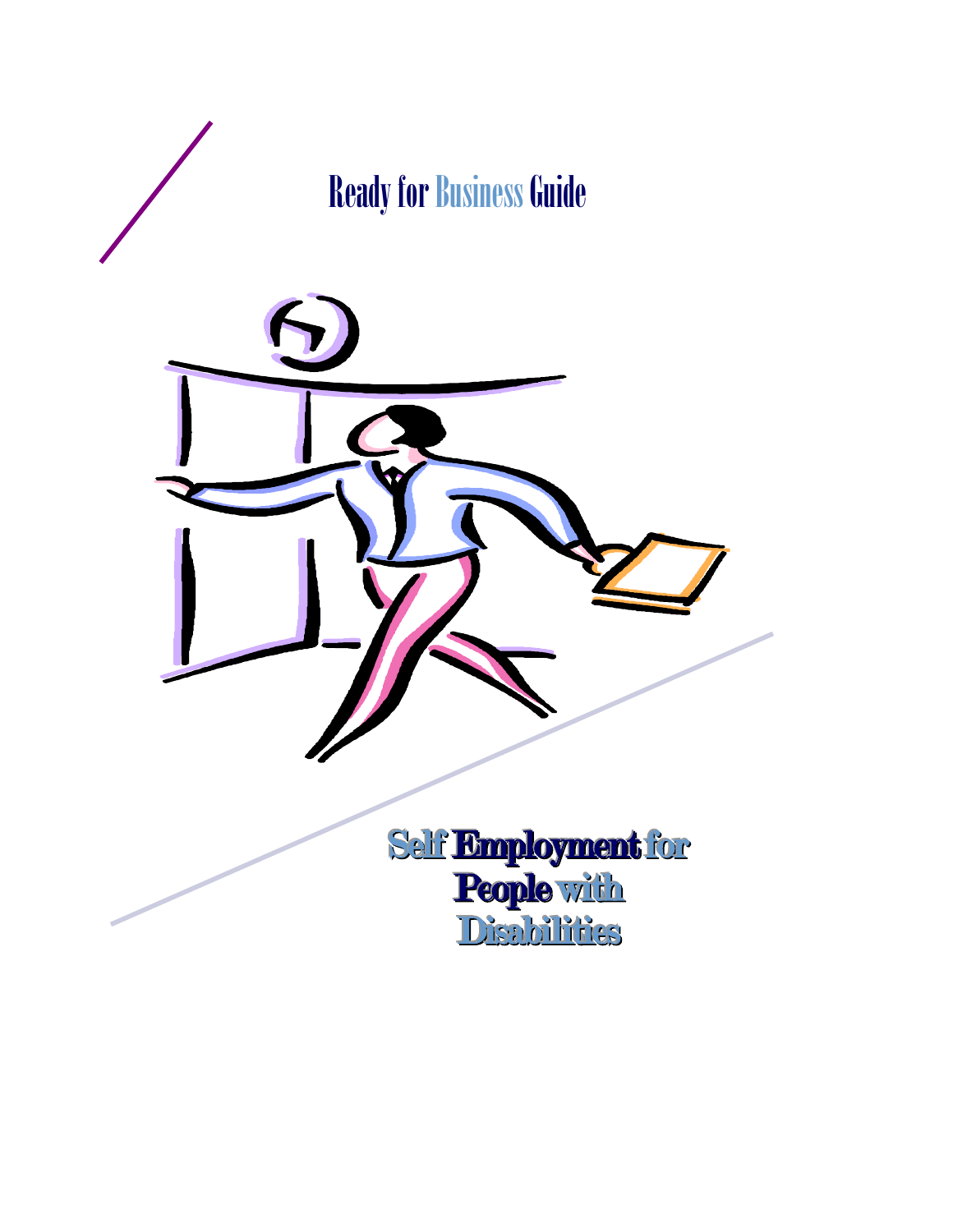#### **ACKNOWLEDGMENTS**

The *Ready for Business Guide* is a project of **disabilityworks,** which was developed and written by Health & Disability Advocates (HDA). The *Ready for Business Guide* was made possible through funding from the **Mayor's Office for People with Disabilities (MOPD**) in Chicago.

#### **Statement from Health & Disability Advocates**:

HDA is pleased to have had the opportunity to participate in this process and, along with MOPD and **disabilityworks,** shares in the vision of making self-employment and business ownership a real opportunity for people with disabilities.

A very special thank you goes to the Illinois Department of Commerce and Economic Opportunity, Illinois Entrepreneurship Network - Small Business Development Centers for all of their guidance and cooperation with the research for this guide. Due to their leadership the initiative to enhance the accessibility of the SBDCs has made momentous advancements this year!

Many thanks to the following agencies and individuals whose efforts in producing this Resource Guide have proven invaluable:

Karen Tamley, Commissioner, Mayor's Office for People with Disabilities Karen McCulloh, Executive Director, **disabilityworks** Mark Petrilli, State Director, DCEO Illinois Entrepreneurship Network - Small Business Development Center Kathleen Bishop, Network Coordinator, DCEO Illinois Entrepreneurship Network – Small Business Development Center Michele Miller, Director, SBDC of Northwest Illinois Eric Guidish, Telework Loan Coordinator, Illinois Assistive Technology Program Tom Prinske, T. Castro Produce Judson Pachen, Open Doors Organization Don Larimer, Thresholds Juanita Hall, Psychologist William Taylor, National K-9 Security, Inc. Jim Panebianco, Panebianco, Inc. Brad Saul, Matrix Media, Inc.

I'd also like to offer a special thanks to my colleagues – in particular Laura Wilhelm and John Coburn –whose invaluable insights and edits shaped and refined this Guide.

Finally, I'd like to thank all of the individuals I've worked with over the years who have never let go of their dream of being self-employed.

Marsie Frawley Health & Disability Advocates

REVISED: November, 2013 Marsie Frawley, Senior Consultant, Griffin-Hammis Associates SERN Board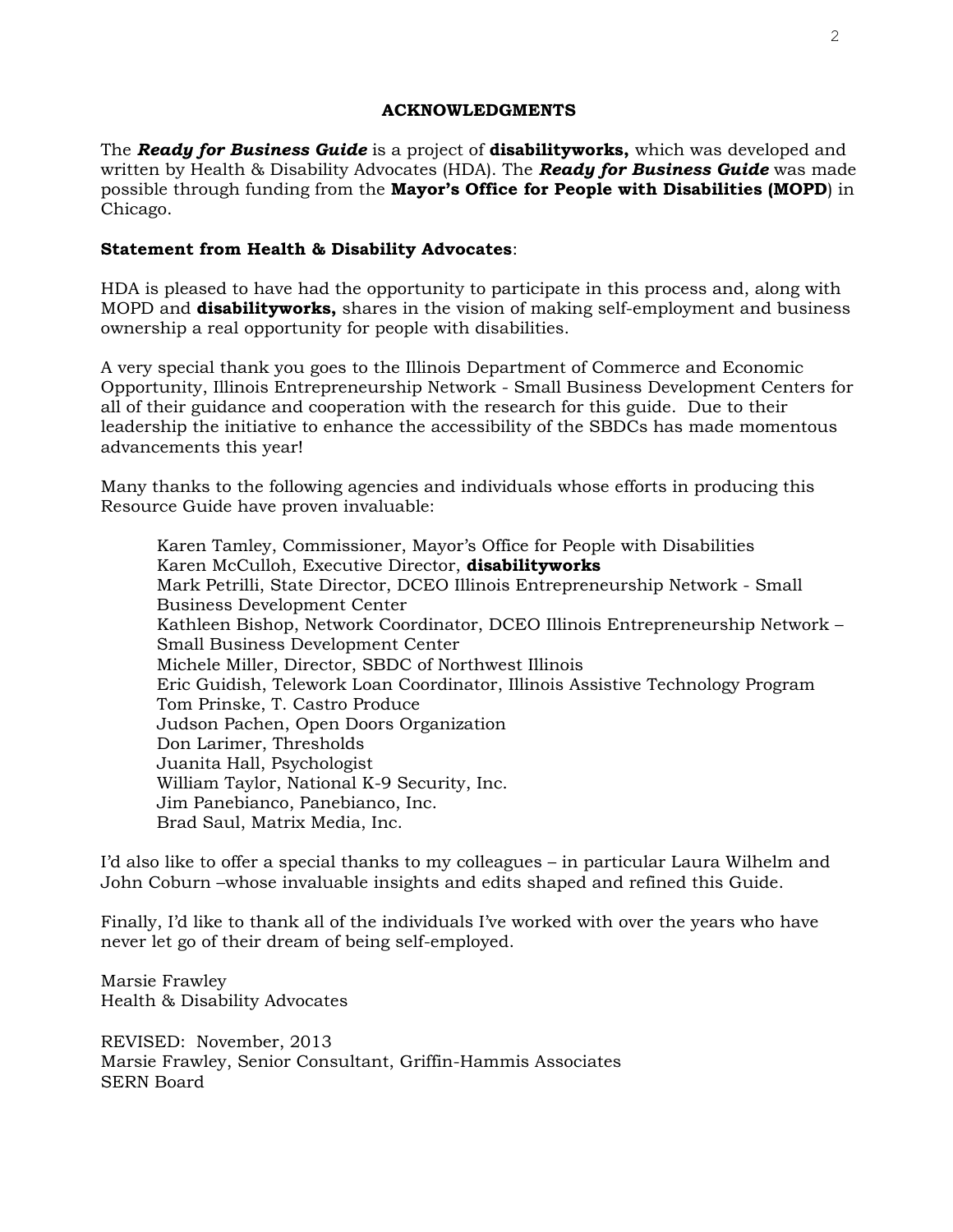# The READY FOR BUSINESS Guide **A Reference Tool for People with Disabilities Wanting to Start a Business**

The purpose of this guide is to assist individuals with disabilities, and their supports, by providing resources that are available for assistance during the development of a business concept and preparation for future growth of the business. Starting a business is a complex and difficult process for anyone with a dream of being self-employed. Understanding the steps needed to be considered before starting the process can even be complicated! Please keep in mind that this guide is not intended to be a 'How to Start a Business Guide.' Rather, it is meant to be used as a tool for accessing resources to help a person take the first steps to starting a business.

The guide will discuss the services of several entities whose mission is to help individuals start a business. There are many excellent resource guides for the purpose of starting a business, particularly from the Small Business Administration and the Illinois Department of Commerce and Economic Opportunity. These are referenced throughout the Guide, as well as in the Resource Section. This Guide is intended to be a reference tool regarding the resource entities available and how to most effectively utilize their services. This Guide does not need to be read all at once, but can be referred to many times during the business development process.

During the past several years, new opportunities have been created for business owners with disabilities. With the aid of new legislation in Illinois and the City of Chicago, businesses owned and/or operated by people with disabilities are now being viewed as viable resources for quality, marketable products and/or services that are offered at a fair market value. A new climate for businesses owned by people with disabilities, including those who aspire to own their own business, is in the making. Changes in legislation, attitudes and policy have made it more possible for business owners with disabilities to be considered when making decisions about purchasing products and services.

Keep in mind, that no matter who is going through this process, there are many variables that require consideration. As a result, it is important to remember one consistent theme in starting a business: everyone needs supports during this process, but the dream of owning a business can become a reality, with planning.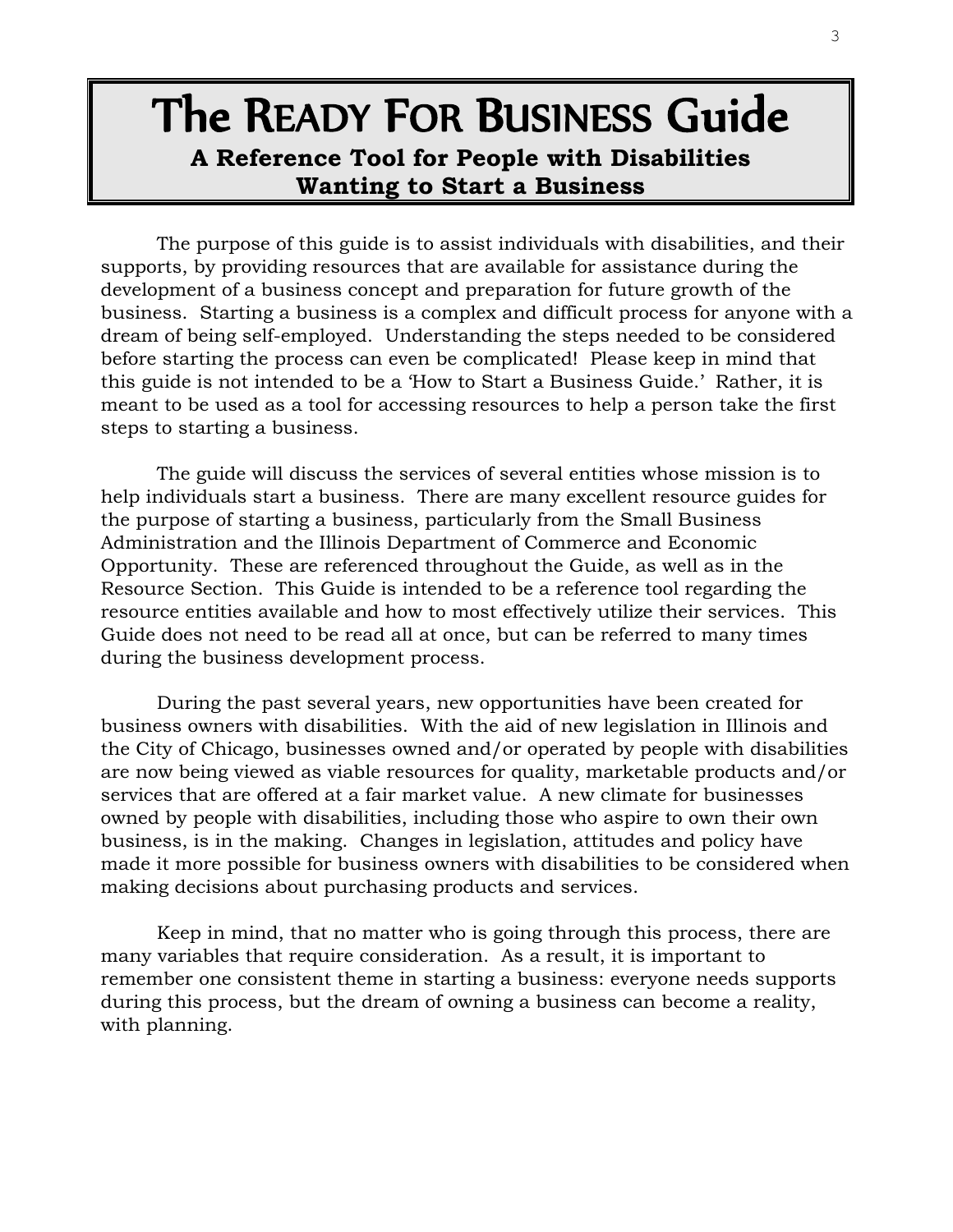People with significant disabilities who have the aspiration of owning a business are just as capable of running a small business as anyone else, as long as business supports are available and affordable.(1) Business supports can come in many forms. One form of support is traditional service providers, such as vocational rehabilitation and community based employment services, which often support individuals with disabilities as they go to work. It is generally understood that traditional providers do not have a great deal of experience in business startups. Therefore, traditional vocational rehabilitation supports may need to partner with business supports located throughout communities in Illinois. Business supports can be found at local Small Business Development Centers, SCORE (Senior Core of Retired Executives), the Small Business Administration, and University of Illinois - Extension offices for agriculturally based businesses. In addition to these traditional service providers, individuals who own their own businesses may require advice from Certified Public Accountants, lawyers, and marketing specialists. Besides these professionals, one of the many and often most important supports an individual can have while starting and growing their business is the backing of their family, friends and community.

One proven method for insuring the success of a business is to utilize these comprehensive supports to develop a Business Design Team.(2) Keep in mind that every good design team needs a Team Leader and that person is you, the business owner. Building a Business Design Team requires that each support entity is trustworthy, has or will quickly develop the expertise needed, and will maintain the confidentiality and integrity of the business concept and its ensuing development. Several available external supports are detailed throughout this Guide.

This Guide is set up in a question and answer (Q & A) format, followed by a list of references. Each question focuses on a specific idea or concern that may be addressed during the business planning process. The subsequent answers will provide some tools to use as important issues are addressed.

# BEFORE YOU START

Answering the question, "Does this business match my dreams and goals?" may offer some of the most valuable insight available as planning begins. Recognize that self-employment can be a challenging option because it requires multiple supports; but understand that a business is much more likely to be

i<br>L

<sup>1</sup> Making Self Employment Work for People with Disabilities, Griffin-Hammis, 2003, page 34.

<sup>2</sup> Making Self Employment Work For People with Disabilities, Griffin-Hammis, 2003.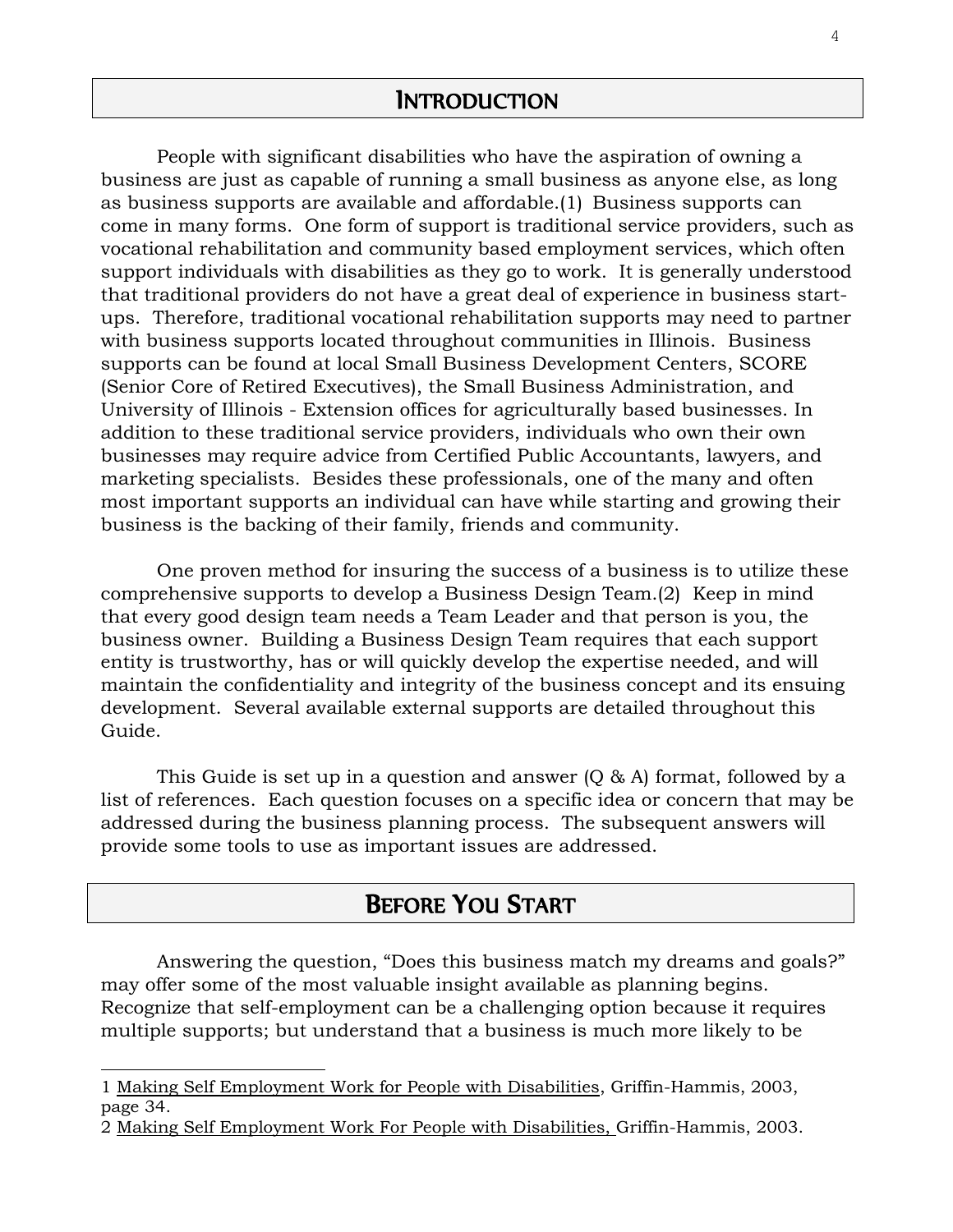successful when it is based on an individual's personal passion. Thus, when considering a business concept it is critical that the decision be a result of person-centered planning, rather than being directed by what others may or may not think is feasible.



## **WHAT ARE SOME PERSONAL ASSESSMENTS THAT I CAN DO TO DETERMINE IF IT WOULD BE GOOD FOR ME TO BE SELF-EMPLOYED?**



Typically, business feasibility for anyone begins with self-analysis. Many publications (e.g., Alice Weiss Doyle, No More Job Interviews: Self-Employment Strategies for People with Disabilities 2000, Training Resource Network; Griffin & Hammis, 2001a) and experts pose questions of prospective business owners such as:

- Are you a self-starter?
- Do you get along with different kinds of people?
- Do you have a positive attitude?
- Do you enjoy making your own decisions?
- Do you enjoy competition?
- Do you exhibit self-control and willpower?
- Do you plan ahead?
- Do you get tasks done on time?
- Do you enjoy fast-paced, changing work?
- Can you deal with the need for high amounts of physical stamina and emotional energy that it takes to start and run a business?
- Are you available to work many long hours to make your business profitable?
- Are you prepared to invest your savings?

Although these questions all have some legitimacy for starting and operating a business, they can easily be discouraging to anyone starting their own business, especially people with significant disabilities. The problem rests with misconceptions about entrepreneurs. There is an almost mythical perception of the entrepreneur as an individual who single-handedly fights off customers with one hand while filling out loan applications with the other. He or she makes quick decisions, is in control and never sleeps. In reality, most people who own businesses are not like this. Rather, a self-employed person has to be willing to work hard, take personal financial risks and make many decisions. People with significant disabilities are every bit as equipped to do this as anyone else. (3)



# **I THINK MY BUSINESS IDEA IS GREAT AND I REALLY WANT TO START, BUT HOW DO I ANALYZE WHETHER OR NOT MY BUSINESS IDEA IS REALLY GOING TO WORK?**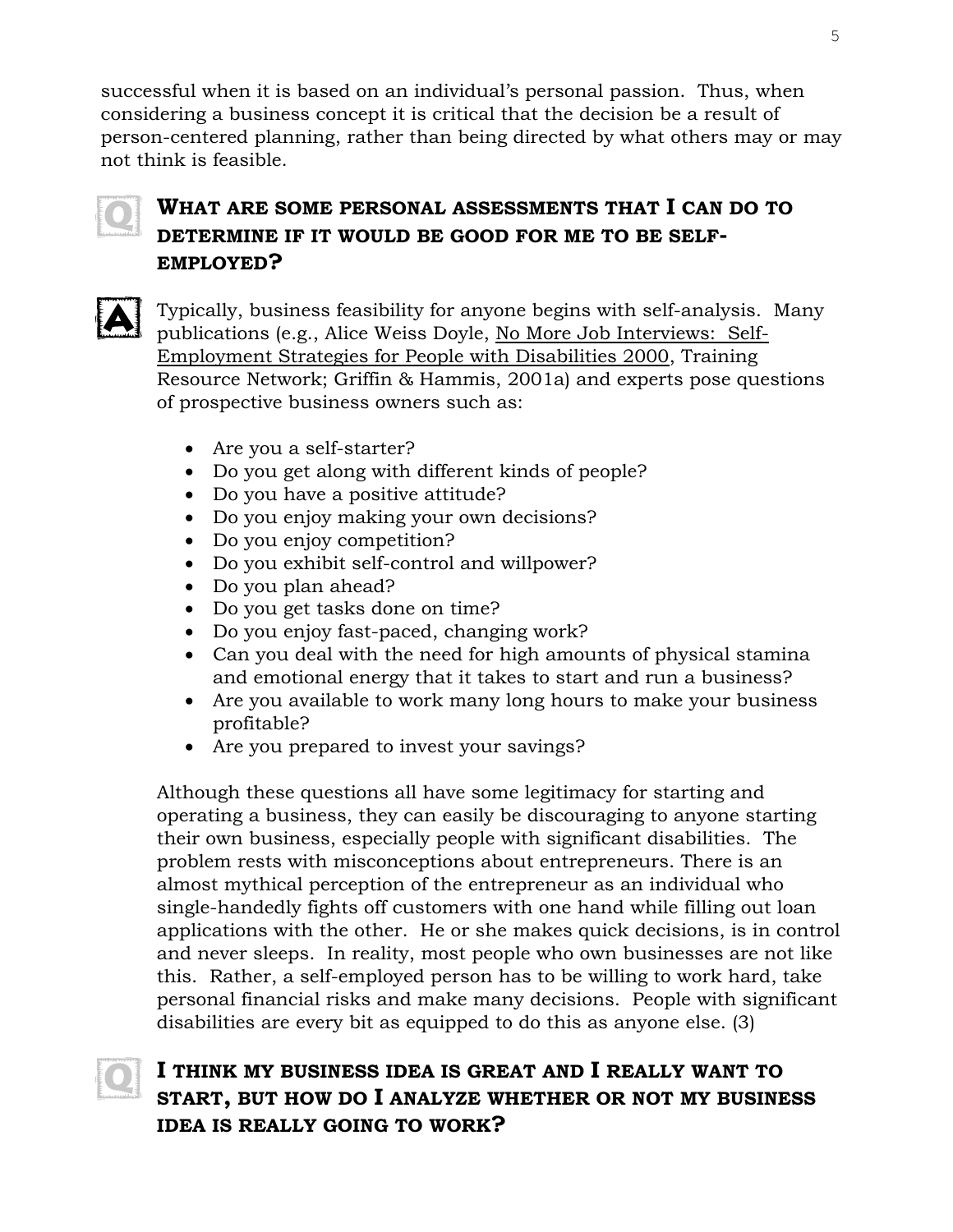

There are relevant and cost-effective questions to ask when refining a business idea:

- Does this business address a recognized need in the marketplace?
- Can this product/service be provided at a profit?
- Can this business realistically compete with other similar businesses?
- Does this business match your dreams and goals?
- Are you really interested in owning this business?
- How much time can you invest in operating this business?
- How much money can you invest in this business?
- Do you have, or can you afford, the necessary business and personal supports required to run this business?
- How will this business affect your family? (3)

Additional questions to consider are:

- Will you be able to provide your product or services for free or probono to market your business if necessary while in start up?
- Do your family and friends support this initiative?
- Are you tactfully persistent?
- Are you a good listener?
- Are you flexible?
- Are you creative?
- Are you well organized and time managed?
- Do you have good interpersonal communication skills?

# **I KNOW I WANT TO OWN MY OWN BUSINESS AND BE MY OWN BOSS. HOW CAN I GET A BETTER IDEA OF WHAT TYPE OF BUSINESS I SHOULD START?**



For some individuals, deciding on an effective business concept to follow can be a challenge. Although there are many interest and skills tests, The Small Business Administration website offers the following questions to consider as you think about your business idea:

• Where do great ideas come from?

 $\triangledown$  Personal experiences -- hobbies, interests

 $\checkmark$  Work-related experiences

i<br>L 3 Making Self-Employment Work for People with Disabilities, Griffin-Hammis, 2003, pages 34 – 35.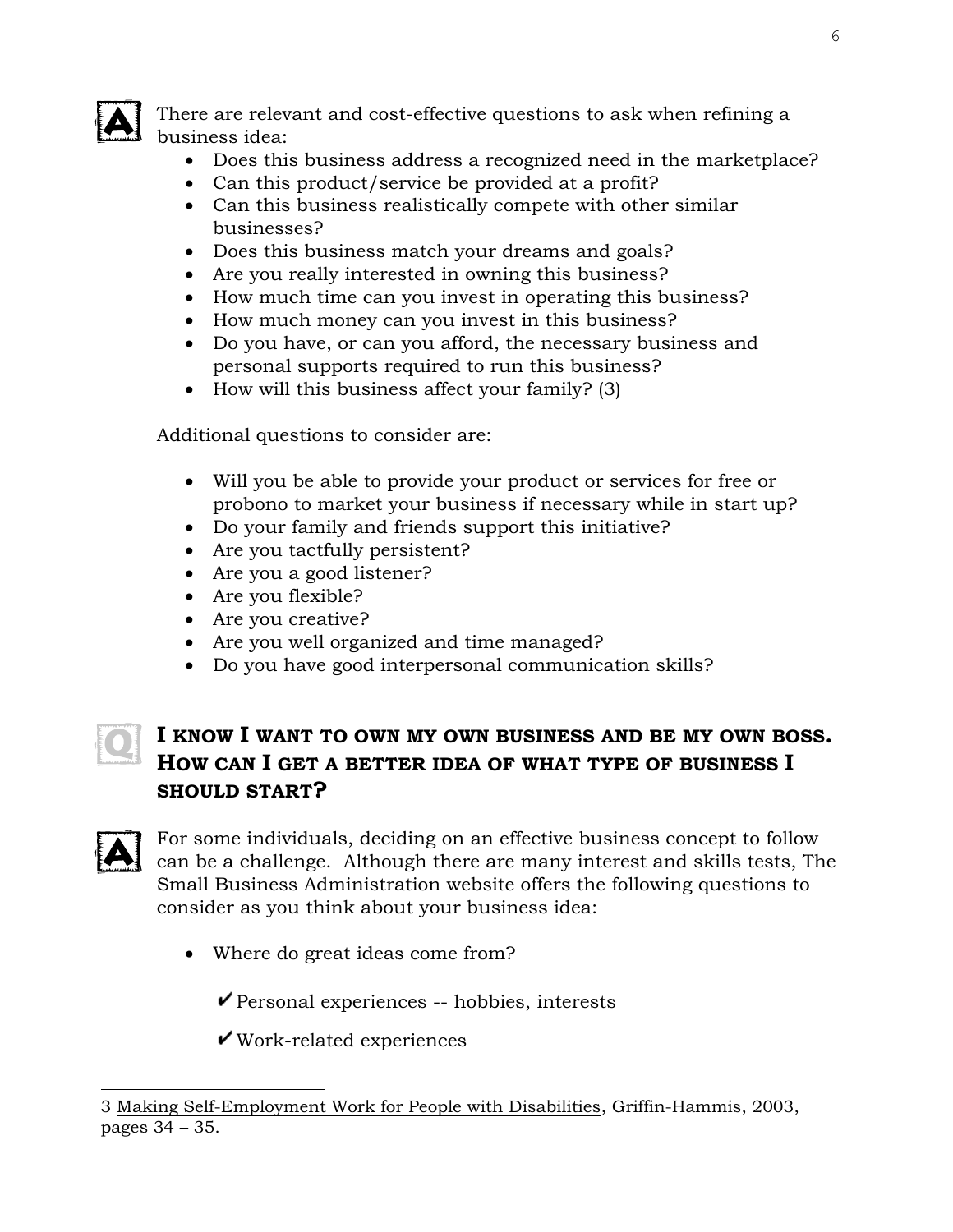- $\triangledown$  Friends, family, teachers, coaches
- $\checkmark$  The Internet
- $\overline{\mathbf{V}}$  Library research
- What do I like to do with my time?
- What technical skills have I learned or developed?
- What do others say I am good at?
- How much time do I have to run a successful business?
- Do I have any hobbies or interests that are marketable?

Ideas for potential businesses can also be found in searching government websites, such as [www.sba.gov,](http://www.sba.gov/) which forecast the items and services that agencies are purchasing and, therefore, are currently in demand. Potential business owners would also benefit from gaining work experience in the business that they are interested in starting. This experience can prove to be invaluable when determining if owning and operating a business is viable for an individual.

# **I THINK I MIGHT WANT TO OWN MY OWN BUSINESS, BUT I AM NOT SURE IF THAT IS THE PATH I SHOULD TAKE. WHAT SHOULD I CONSIDER BEFORE MAKING THIS DECISION?**



Before starting out, list your reasons for wanting to go into business. Some of the most common reasons for starting a business are:

- You want to be your own boss.
- You want financial independence.
- You want creative freedom.
- You want to fully use your skills and knowledge. (4)

The Small Business Administration offers an online tool as a checklist for this purpose. It is available at: [http://app1.sba.gov/survey/checklist/index.cgi.](http://app1.sba.gov/survey/checklist/index.cgi)



## **I HAVE DECIDED TO START MY OWN BUSINESS AND HAVE A GOOD**

J. 4 Small Business Administration, [www.sba.gov](http://www.sba.gov/)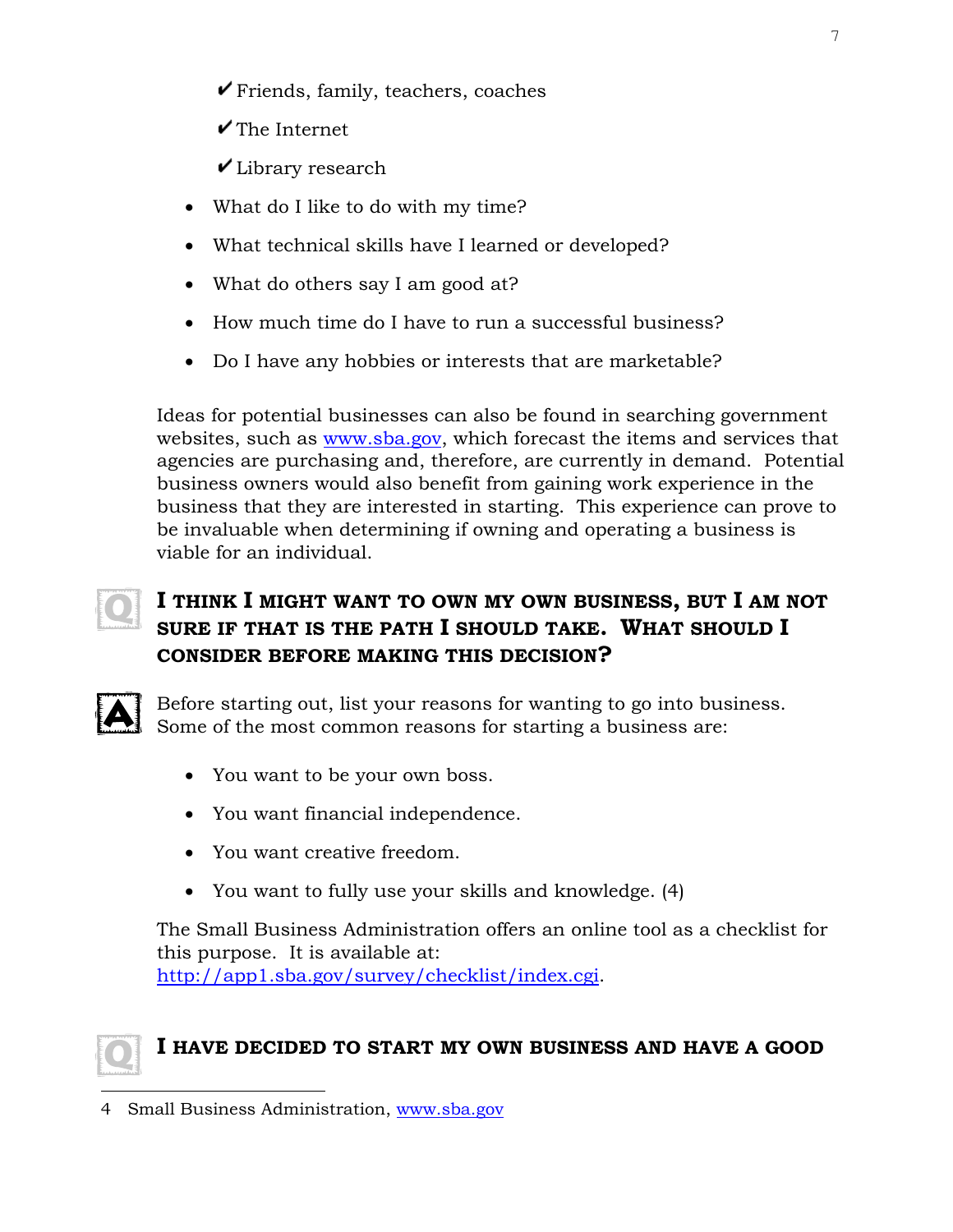## **IDEA OF WHAT THAT BUSINESS WILL DO. WHAT OTHER FACTORS MUST I CONSIDER BEFORE DEVELOPING THE ACTUAL BUSINESS PLAN?**



The final step before developing the plan is the pre-business checklist. In creating the checklist, try to answer these questions:

- $\overline{\mathsf{v}}$  What services or products will I sell? Where will the business be located?
- What skills and experience do I bring to the business?
- What will I name the business?
- $\overline{\mathsf{v}}$  What equipment or supplies will I need?
- $\blacktriangleright$  What insurance coverage will be necessary?
- $\blacktriangleright$  How much money, if any, will it cost to start my business? Will I need financing?
- What are my resources?
- $\blacktriangleright$  How will I be compensated?
- $\triangledown$  Do I have any hobbies or interests that are marketable?

The answers to these questions will help to create a focused, wellresearched [business plan](http://www.sba.gov/teens/myplan.html) that will serve as a blueprint. The plan will detail how the business will be operated, managed and financed. All of these questions are part of a complete feasibility study. A complete, honest feasibility study is one of the most important steps in the process of starting a new business. Shortcuts here will hurt the owner's chances at success. Consider the following questions, as you further develop the plan.

- $\triangledown$  Do I have the "people skills" required to communicate with the population targeted to receive my product or services?
- $\mathbf{\nabla}$  How motivated am I to make the sacrifices that may be required to start my own business?
- $\overline{V}$  Do I have any relevant business and / or work experience?
- What assistive technology or adaptive devices will I need?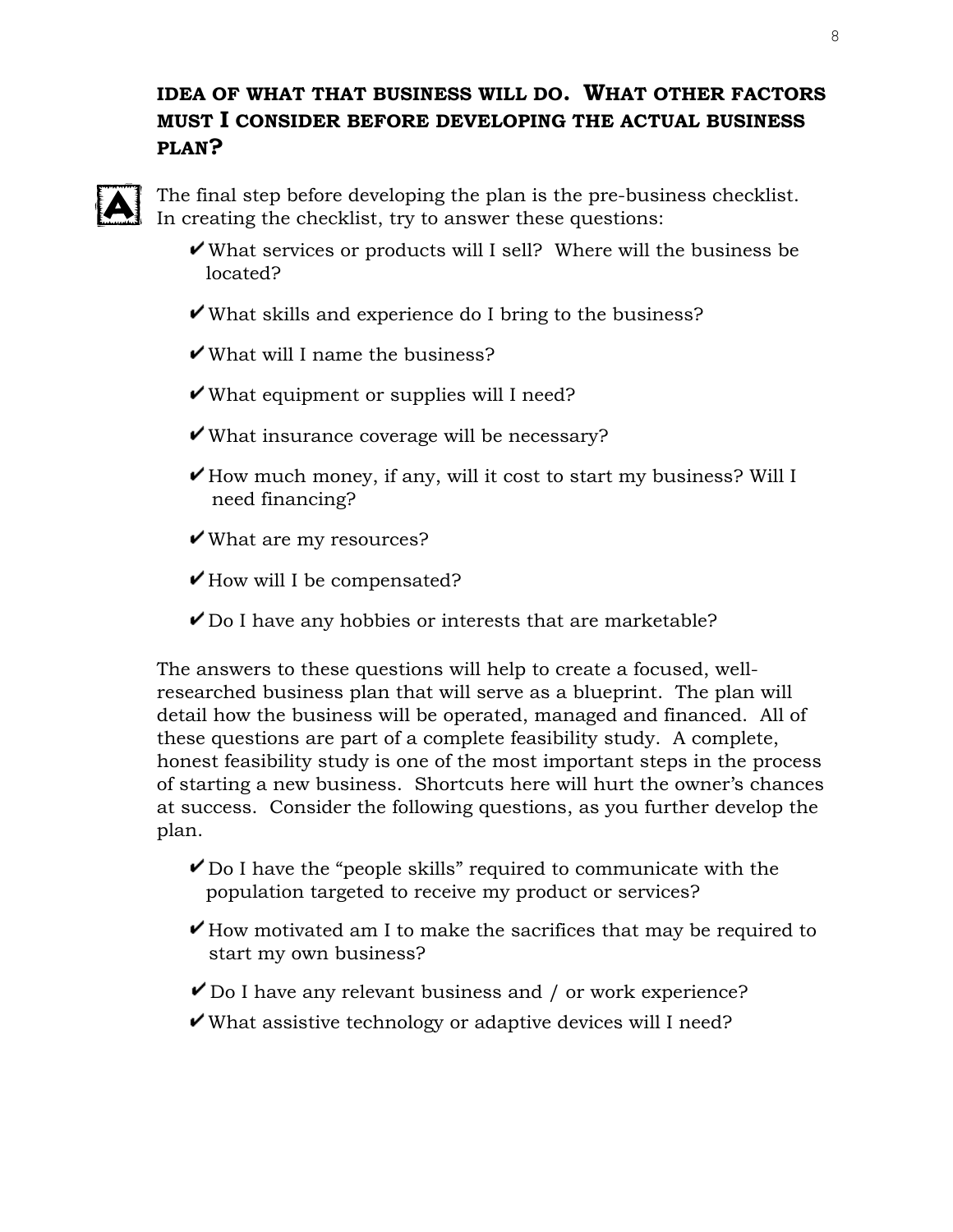

# **I HAVE DECIDED TO START MY OWN BUSINESS AND KNOW WHAT IT WILL DO. WHAT MUST I INCLUDE IN MY BUSINESS PLAN?**



There are several components that all Business Plans need to include: (5)

i<br>L

<sup>5</sup> Small Business Administration

[http://www.sba.gov/starting\\_business/planning/writingplan.html](http://www.sba.gov/starting_business/planning/writingplan.html)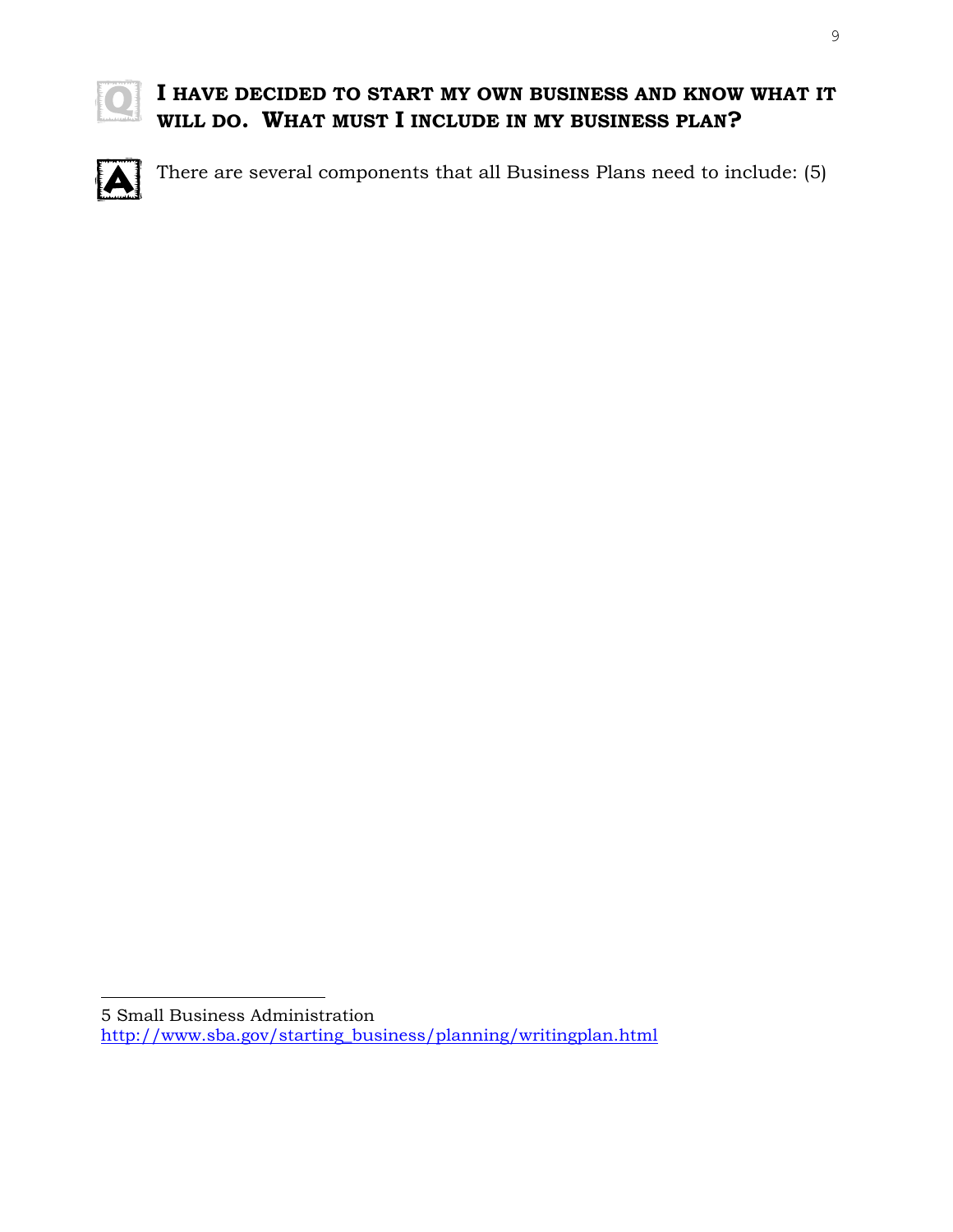#### **WRITING A PLAN**

**WHAT GOES INTO A BUSINESS PLAN?** The body can be divided into four distinct sections:

- 1) **Description of the business**
- 2) **Marketing**
- 3) **Finances**
- 4) **Management**

Addenda should include: an executive summary, supporting documents, and financial projections. Although there is no single formula for developing a business plan, some elements are common to all business plans. They are summarized in the following outline:

### **ELEMENTS OF A BUSINESS PLAN:**

- 1) **Cover sheet**
- 2) **Statement of purpose**
- 3) **Table of contents:**

## I. **The Business**

- A. Description of business
- B. Marketing
- C. Competition
- D. Operating procedures
- E. Personnel
- F. Business insurance

## II. **Financial Data**

- A. Loan applications
- B. Capital equipment and supply list
- C. Balance sheet
- D. Breakeven analysis
- E. Pro-forma income projections (profit & loss statements)
	- 1. Three-year summary detailed by month, first year and by quarters, second and third years
	- 2. Assumptions upon which projections were based
- F. Pro-forma cash flow

## III. **Supporting Documents**

- A. Tax returns of principals for last three years
- B. Personal financial statement (all banks have these forms)
- C. For franchised businesses, a copy of franchise contract and all supporting documents provided by franchisor
- D. Copy of proposed lease or purchase agreement for building space
- E. Copy of licenses and other legal documents
- F. Copy of resumes of all principals
- G. Copies of letters of intent from suppliers, etc.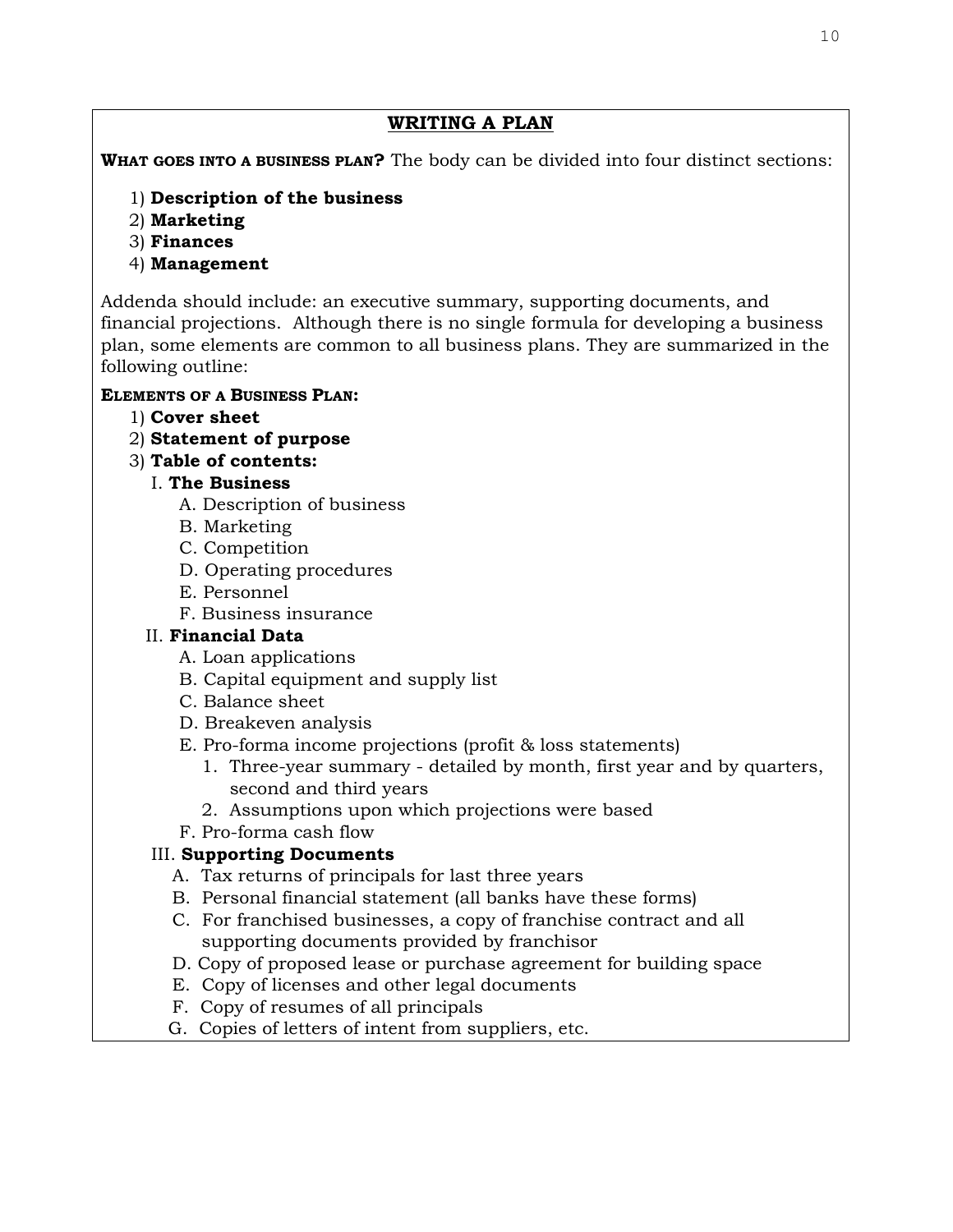

## **WHERE CAN I GO FOR ASSISTANCE IN DEVELOPING MY BUSINESS IDEA?**

A business person may look to a variety of resources when starting this process. The following is a list of agencies around the state that offer business assistance: Small Business Development Centers, SCORE, the Small Business Administration, the University of Illinois Extension Offices or One Stop Career Centers. Contact information for each of these agencies is also located at the end of this manual in the Resources Section.



## **WHO CAN I GO TO FOR ASSISTANCE WITH STARTING MY BUSINESS AND WRITING MY BUSINESS PLAN?**



Writing the business plan may be one of the most difficult steps to starting a business. The plan is used for many reasons. It is the road map for the business, and as a result should continually be revised to meet the ongoing needs of the business.

Fortunately, there are many tools available to help, and individuals can look to a variety of resources when starting the process of writing a business plan. One option is to participate in workshops or seminars at the Small Business Development Centers. These sessions teach about the components of the business plan. Another helpful option could be to connect with business students from a college in your area. Students may need experience in writing plans for their degrees and may welcome an opportunity to help write one! Below is a description of many potential Illinois partners for assistance.

#### **SMALL BUSINESS DEVELOPMENT CENTERS (SBDC's)**

SBDC's are able to provide management assistance to current and prospective small business owners, as well as, individualized, one-onone counseling, at no charge, for persons interested in starting or growing a business and with the development of a business plan. SBDCs offer one-stop assistance to individuals and small businesses by providing a wide variety of information and guidance in central locations. The SBDC's staff lead seminars and workshops that can last anywhere from two hours to fourteen weeks. Their topics include: financing, marketing, writing a business plan, and understanding legal structures. Generally SBDCs are located on community college or university campuses, but some operate under not-for-profit entities.

The addresses and contact information for the 35 SBDC, 12 International Trade (ITC) and 10 Procurement Technical Assistance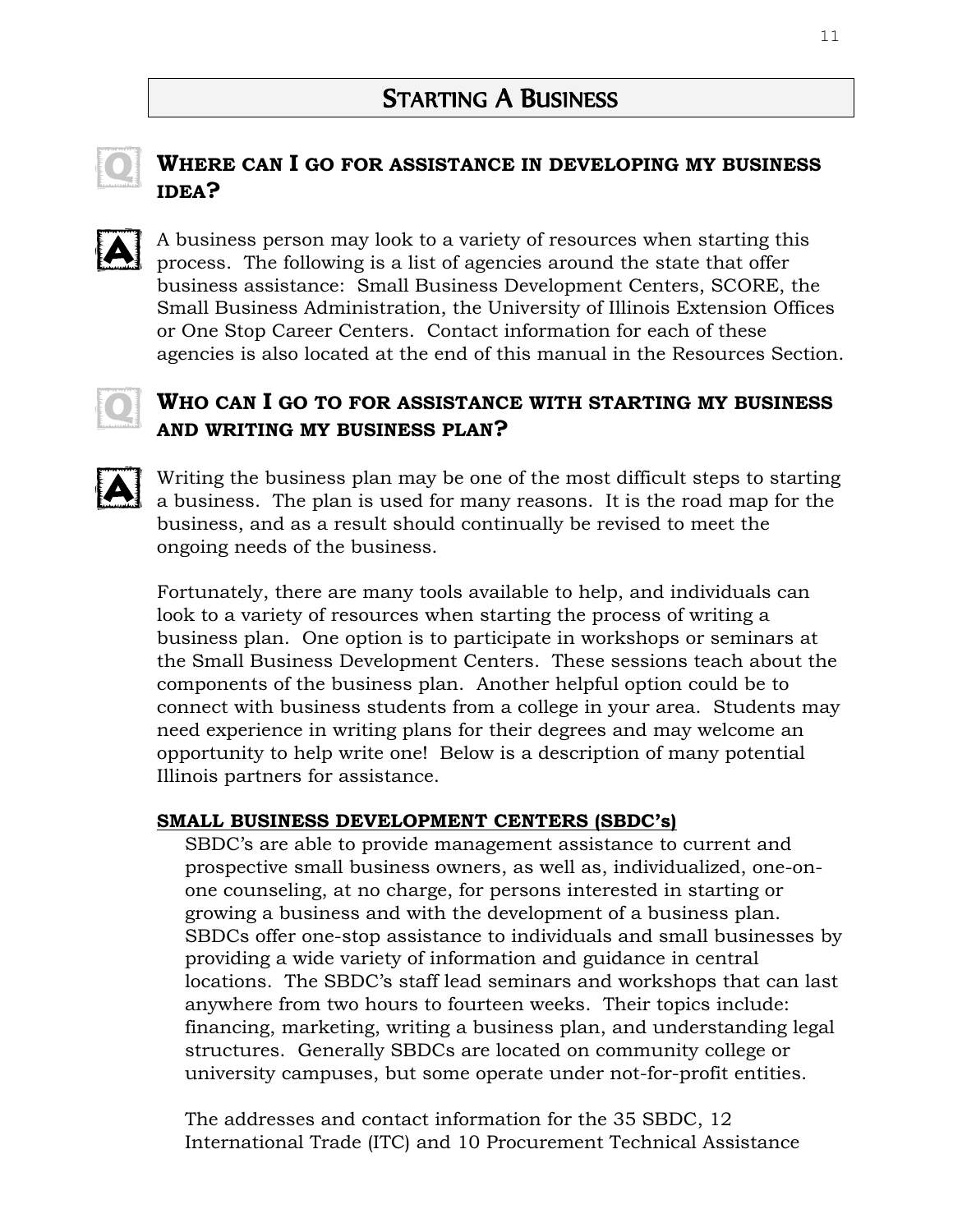(PTAC) around the state can be found by going to [www.ilsbdc.biz](http://www.ilsbdc.biz/) or call the Illinois Entrepreneurship Network Business Information Center at 800/252-2923.

#### **DIVISION OF REHABILITATION SERVICES (DRS)**

The DRS is the state provider of employment services for people with disabilities. Vocational Rehabilitation Counselors are specially trained to assist individuals as they determine their own occupational goals, locate and secure jobs, and maintain those jobs. Assistance can come in the form of individual counseling, Job Clubs, job development, job coaching, education and training, and purchasing assistive technology and supports to help a person attain a goal of self-employment. Counselors are also increasing their ability to provide supports to individuals desiring to be self-employed. This support can be provided by linking with SBDC workshops and seminars or for business counseling. DRS has begun a strong collaboration with community partners to ensure that their customers are able to follow their goal of becoming business owners. For more information go to <http://www.dhs.state.il.us/OfficeLocator> or call 800/843-6154 (tty 800/447-6404).

#### **THE SMALL BUSINESS ADMINISTRATION (SBA)**

The SBA was created in 1953 as an independent agency of the federal government to aid, counsel, assist and protect the interests of small business concerns, to preserve free competitive enterprise and to maintain and strengthen the overall economy of our nation. The SBA recognizes that small business is critical to economic recovery and strength, to building America's future, and to helping the United States compete in today's global marketplace. Although the SBA has grown and evolved over the years, the bottom line mission remains the same. The SBA helps Americans start, build and grow businesses. This is accomplished through an extensive network of field offices and partnerships with public and private organizations. For more information, go to<http://www.sba.gov/il/> or call the Illinois District office in Chicago at 312/353-4528 or in Springfield at 217/793-5020.

#### **Services available through the SBA:**

- o Free counseling, advice, and information on starting a business are available through SCORE Counselors to America's Small Business.
- o Free consulting services are available through the network of Small Business Development Centers. SBDCs also conduct training events throughout the district - some require a nominal registration fee.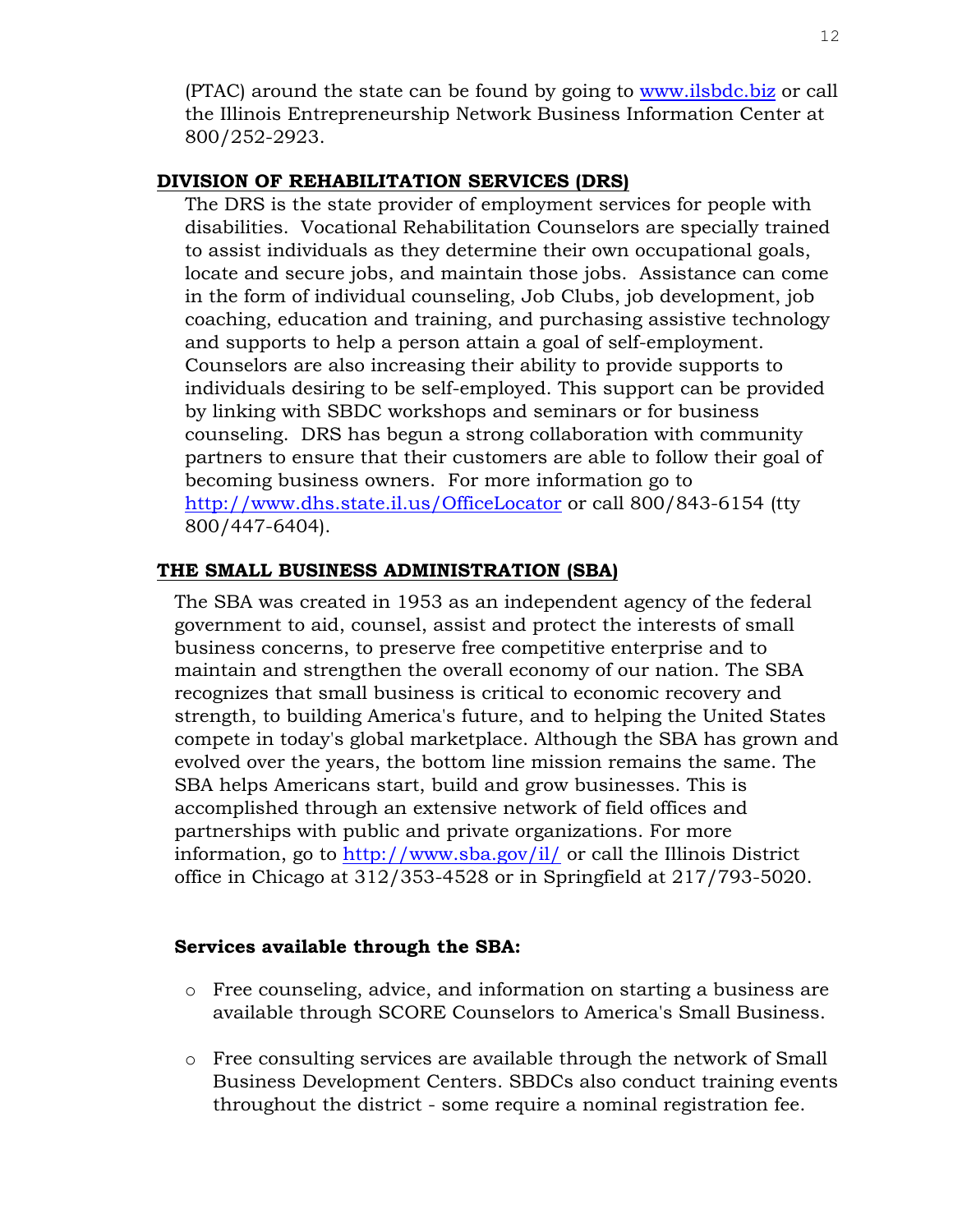- o Assistance to businesses owned and controlled by socially and economically disadvantaged individuals is available through the Minority Enterprise Development Program.
- o Advice for women business owners is available through Women's Business Ownership Representatives.

#### **SCORE**

The Senior Core of Retired Executives (SCORE) is a volunteer group within the Small Business Administration. Their services range from business counseling to assistance with business plan writing and marketing strategies. Some SBDCs ask SCORE representatives to conduct initial counseling sessions to help individuals determine which SBDC services they will need. Some of the workshops led by SCORE require a minimal charge. For more information go to <http://www.score.org/findscore> or call 800/634-0245.

#### **AMERICA JOB CENTERS also known as Illinois WorkNet Centers**

The America Job Centers (called Illinois WorkNet Centers, formerly One Stop Centers) have not traditionally assisted individuals with self employment goals. But, as a result of the Workforce Investment Act of 1998 (WIA), WIA providers at the Illinois WorkNet Centers can provide funding toward the development of a person's business goals. In fact, there are many examples of America Job Centers around the country that have participated in Department of Labor Customized Employment grants that support individuals with a goal of self-employment. Illinois WorkNet Centers offer assistance with interest and skills testing, business and occupational research, resume development and writing, and interviewing skills necessary for marketing one's business. To locate the Illinois WorkNet Center go to: <http://www.servicelocator.org/default.asp>

#### **UNIVERSITY OF ILLINOIS EXTENSION OFFICES**

#### **University of Illinois - Extension**

Community and Economic Development through the University of Illinois Extension provides practical, research-based information and programs to help individuals, families, organizations, businesses, farms, and rural and urban communities throughout Illinois. To locate an Extension Office go to:

<http://web.extension.uiuc.edu/state/findoffice.html>

<http://web.extension.illinois.edu/iidea/business.htm>

## **HOW DO I WORK WITH ANY OF THESE ENTITIES TO START MY BUSINESS?**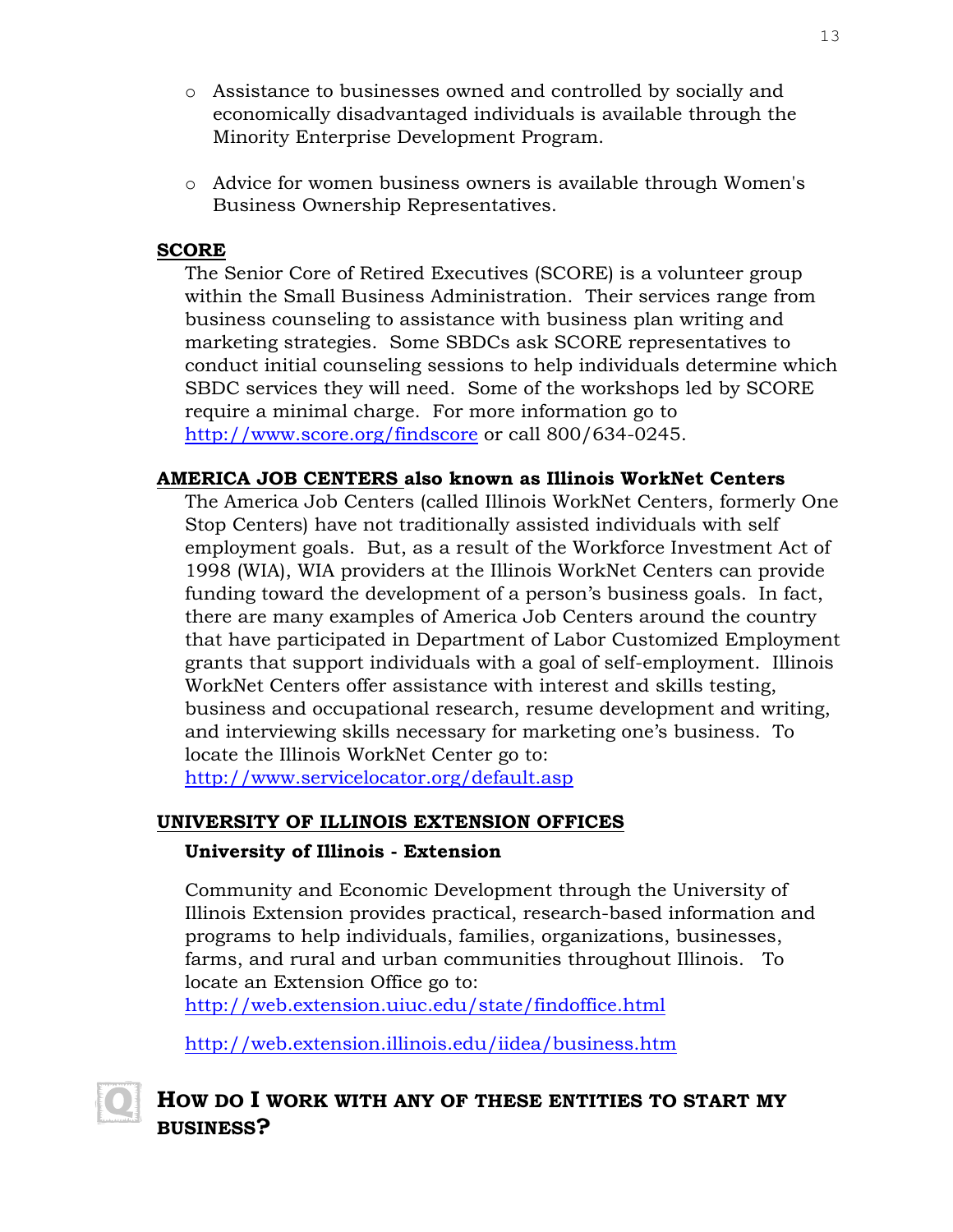

First of all, it is helpful to be aware of the services that these entities do or<br>do not provide It is helpful to given the services that these entities do or do not provide. It is helpful to pinpoint exactly what services and assistance will be needed in order to move the business forward. As in any requests for assistance, an individual is more likely to receive help if they know what they need and how to ask for those services.

For instance, if help is needed in determining whether or not a business concept is feasible, the SBDC's have workshops that teach how to test the feasibility of (or need for) a certain business in a geographical locale. If the concept for the kind of business is still being shaped, it is possible to be better served by taking interest inventories through services offered at the Illinois WorkNet Center. If financing is needed for the business, a first step is to develop a solid business plan that can be presented to entities that may offer assistance including the Social Security Administration, Small Business Administration, Small Business Development Center, Banks, ILoan Program at the Illinois Assistive Technology Program, the Illinois Department of Human Services – Division of Rehabilitation Services, or a local Workforce Investment Act provider.

Here are some tips designed to help enhance the work with some of the business resources specifically listed above.

#### **SMALL BUSINESS DEVELOPMENT CENTERS**

To be eligible to work with the SBDCs, an individual must be able to perform 'due diligence.' This is defined as being willing to move forward with the business concept. If a person chooses to work with the SBDC they will be asked to complete a 'Request for Counseling' form which confirms the confidentiality of SBDC services. Individualized counseling does not have a charge associated with this service. The cost of workshops and seminars is dependent upon the centers.

Many centers may provide a reference to their upcoming seminar and workshop schedule. Seminars and workshops may include:

#### **How to Start a Business**:

This workshop is designed to instruct pre-venture and startup business owners on the step-by-step process of starting a business, securing capital, choosing a legal structure, organizing a business plan and maintaining business operations to enhance chances of success.

#### **How to Write an Effective Business Plan**:

Essential to the success of any new business is the development of a strong, credible and persuasive business plan. Learn the mandatory components, the correct writing process, what bankers and investors are looking for and useful writing/packaging tips.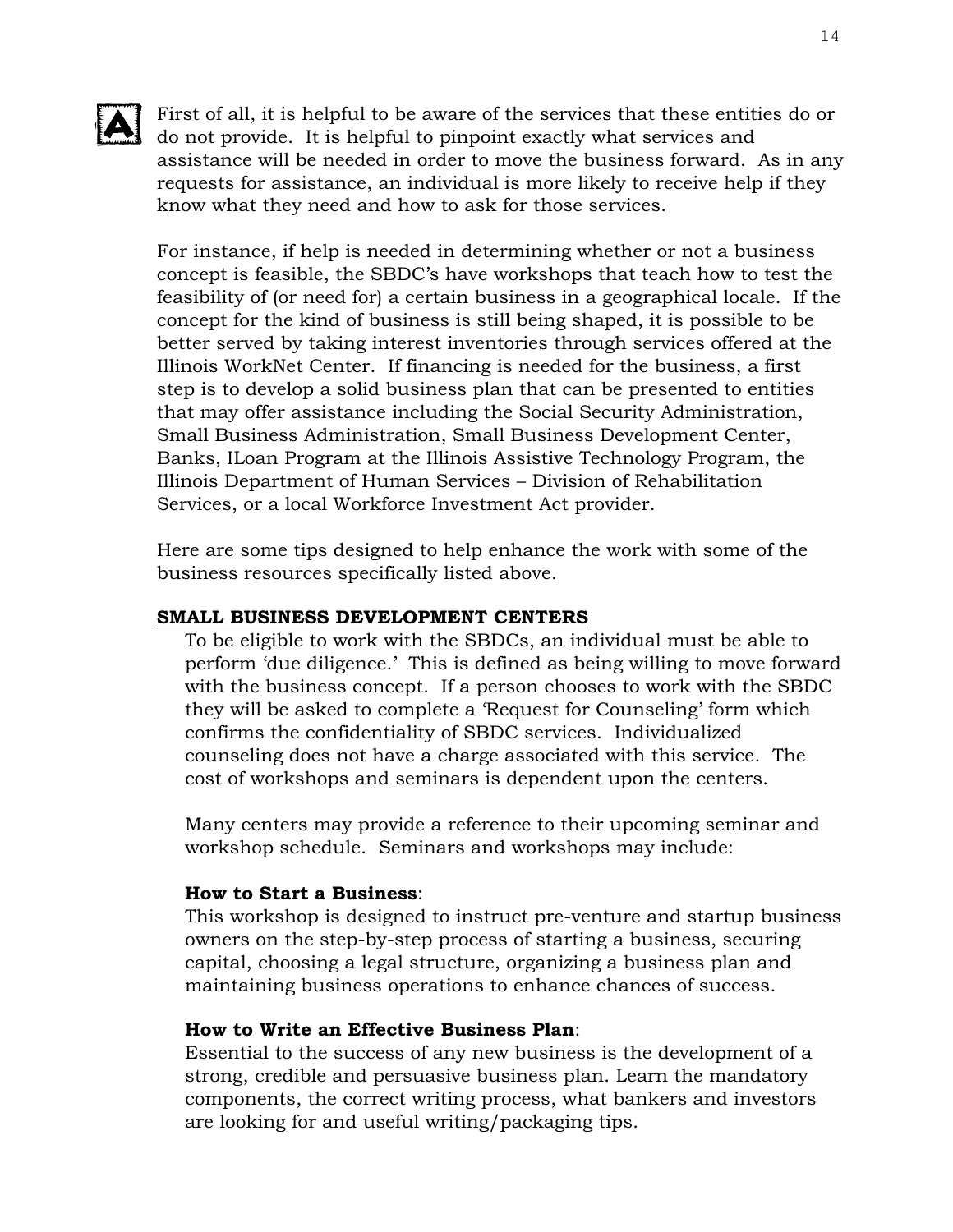#### **Marketing Your Business:**

This workshop is designed to provide guidelines for creating compelling marketing messages.

#### **Basics for Your Business Accounting Needs**

This workshop is designed to assist individuals in gaining an overview of financial accounting.

Some centers refer individuals in the early stages of start-up to SCORE representatives in their area.

#### **DIVISION OF REHABILITATION SERVICES (DRS)**

In order to receive services from the Illinois Division of Rehabilitation Services, an individual must meet several eligibility criteria. Simply self-identifying as a person with a disability is not enough. The disability must be considered 'Most Significant' by DRS criteria. In order to prove that a disability is 'most significant', DRS will review: documentation from schools; Individualized Education Plans; and records from medical, psychological or therapeutic professionals. DRS will determine what functional limitations an individual experiences and their relationship to the individual's ability to work. There are seven areas of functioning that DRS will review: self care, self direction, interpersonal skills, mobility, communication, work skills and work tolerance.

Once an individual is determined eligible for DRS services an Individualized Plan for Employment will be written by the counselor and the customer. An Individualized Plan for Employment is developed with DRS and outlines a step by step process to reaching employment goals. If the customer has not already completed a feasibility study and business plan, the goal of the Individualized Plan for Employment may be to explore the goal of owning a business. From there, the DRS counselor can work in conjunction with the customer and the SBDC to explore the feasibility and plan for business.

There are two ways that DRS may consider providing funding assistance to individuals wanting to pursue self-employment. One is through regular case service dollars which allow a counselor to assist an individual with education and training or assistive technology. Another way is for an individual who has completed a business plan to submit it to the Business Enterprise Program in Springfield for review. There are currently several strict eligibility criteria for this program. Review those criteria with a DRS counselor before applying for the Business Enterprise Program.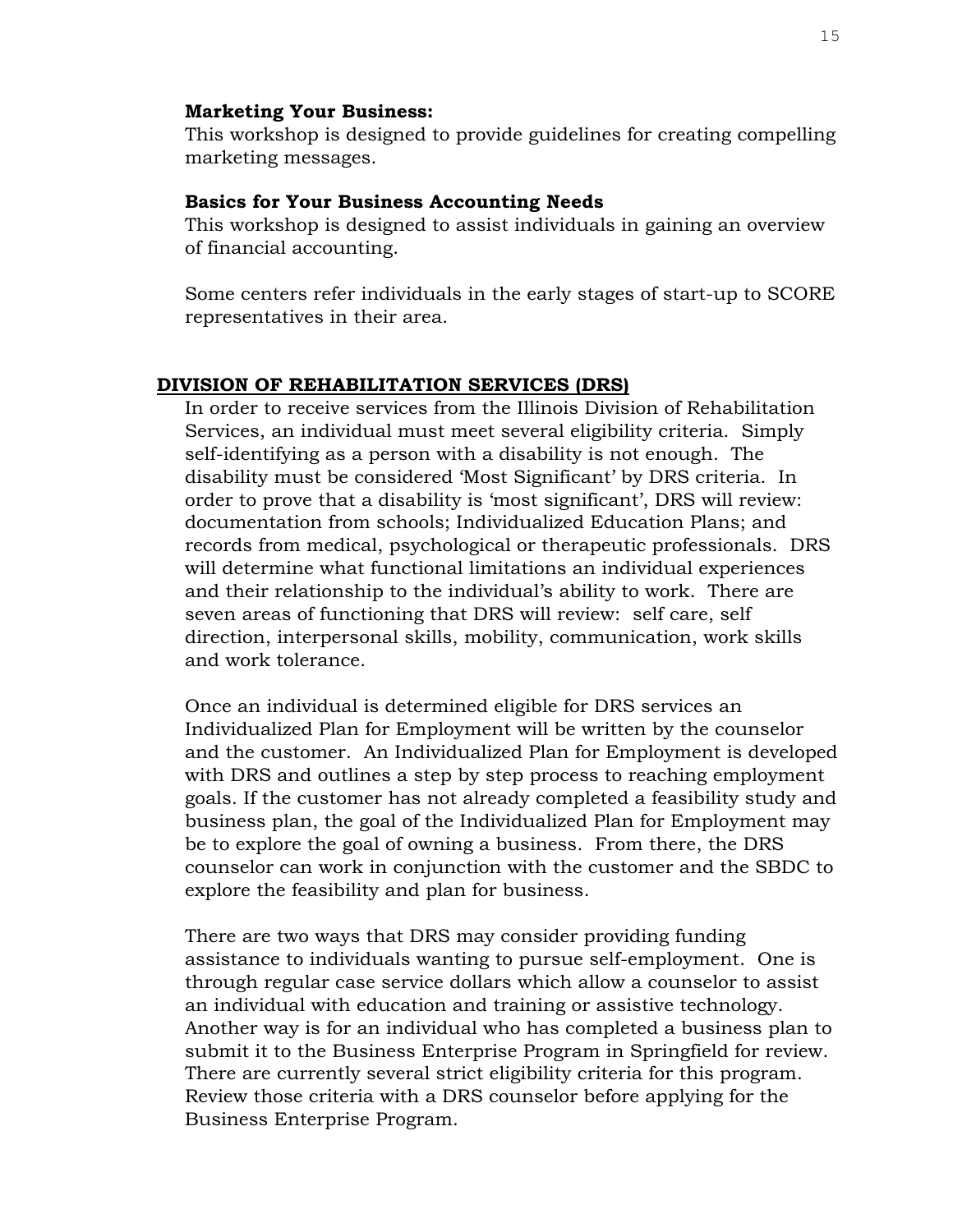#### **ILLINOIS WORKNET CENTERS (AMERICA'S JOB CENTERS)**

Every Illinois WorkNet Center has a Resource Room. Anyone can access the Resource Room at these centers for career or business exploration. The Resource Room is like a home office where computers, printers, fax, and phones are available to conduct searches and prepare resumes. This is the place where individuals may choose to access selfassessment materials and Illinois Skills Match to help determine interests and abilities regarding a business concept. Most of these selfaccessed services are equipped with assistive technology for individuals requiring assistance when using computers.

In order to access services beyond the Resource Room, an individual must participate in an Orientation. At the Orientation, individuals will learn about the employment services available in the Illinois WorkNet Center and how to access them. Please note that orientation time and days vary according to centers. Once an orientation is completed, individuals have the option to meet with a case manager and/or job developer to discuss which programs and services might be helpful and to identify goals. The case manager and/or job developer should assist in navigating through the many services offered at the One-Stop.

After having participated in the Orientation, the individual can then access what are called Core Services. This could mean participation in computer workshops, job readiness classes, job club, job retention services, or resume clinics. There are no eligibility criteria for these services, although the workshops and orientation do require preregistration. If an individual requires an accommodation, it is recommended that the request be made before going to the Illinois WorkNet Center. Requests for an accommodation may be made at the time of pre-registration.

Other services including job placement, job training, and other supports require individuals to meet certain eligibility criteria. A case manager can explain these criteria.

#### **UNIVERSITY OF ILLINOIS EXTENSION OFFICES**

University of Illinois Extension provides practical, research-based information and programs to help individuals, families, organizations, businesses, farms, and rural and urban communities throughout Illinois. A person could call any member of the Community Economic Development team to get connected to small business assistance or small business training. As a first step, the person seeking information will likely be referred to a small business and economic development educator.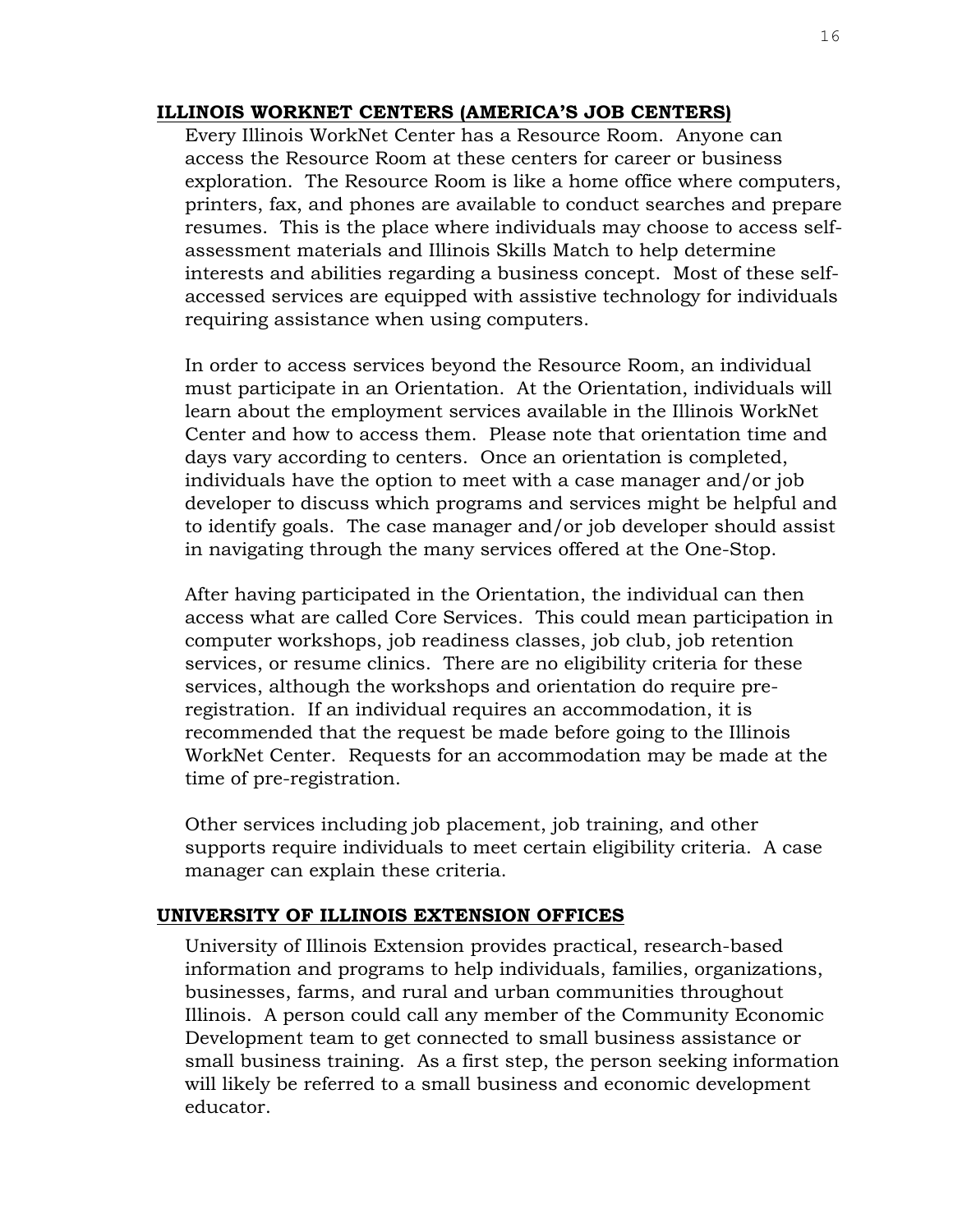#### **University of Illinois Extension**

Initiative for the Development of Entrepreneurship in Agriculture

<http://web.extension.illinois.edu/iidea/business.htm>

Going SOLO is a complete package for guiding aspiring entrepreneurs into the world of business ownership. The materials have been developed for both youth and adult entrepreneurial training programs and is the result of feedback from experienced instructors. This is located at: Quad Cities Extension Center, 4550 Kennedy Drive, Suite 2, East Moline 309/792-2500

<http://www.goingsolo.uiuc.edu/>

## **NOW THAT I HAVE A BUSINESS PLAN, WHERE CAN I GET FINANCING?**



In actuality, it is important to consider which funding sources to approach during the process of developing a business plan. This will help tailor the business plan to the appropriate audience. Once the business plan is complete, there may be several options available for financing the start-up of the business. The SBDC can offer assistance in presenting the plan to banks or investors. Funding options may also include the ILoan Program through the Illinois Assistive Technology Program (IATP), or a work incentive with the Social Security Administration.

## **SMALL BUSINESS DEVELOPMENT CENTER (SBDC)**

By working with a representative of the SBDC, individuals may receive assistance in identifying potential funding sources for their business. The SBDC may also advise if the local Economic Development Corporation offers any funding. SBDC representatives can help individuals identify their own assets, equity, potential venture capitalists, and family assistance. Through business counseling, they will be better able to assess their eligibility for assistance. Once their funding options have been identified, the SBDC counselor may help them develop a presentation to those potential funding sources.

## **IATP/ILOAN PROGRAM**

The ILoan Program provides loans to Illinois residents with disabilities and/or their families or other authorized representatives on behalf of the person with a disability to purchase assistive technology devices and services and limited home modifications. The ILoan Program also provides loans to Illinois residents with disabilities, 18 years and older to purchase equipment, services, and limited home modifications for self-employment and telework.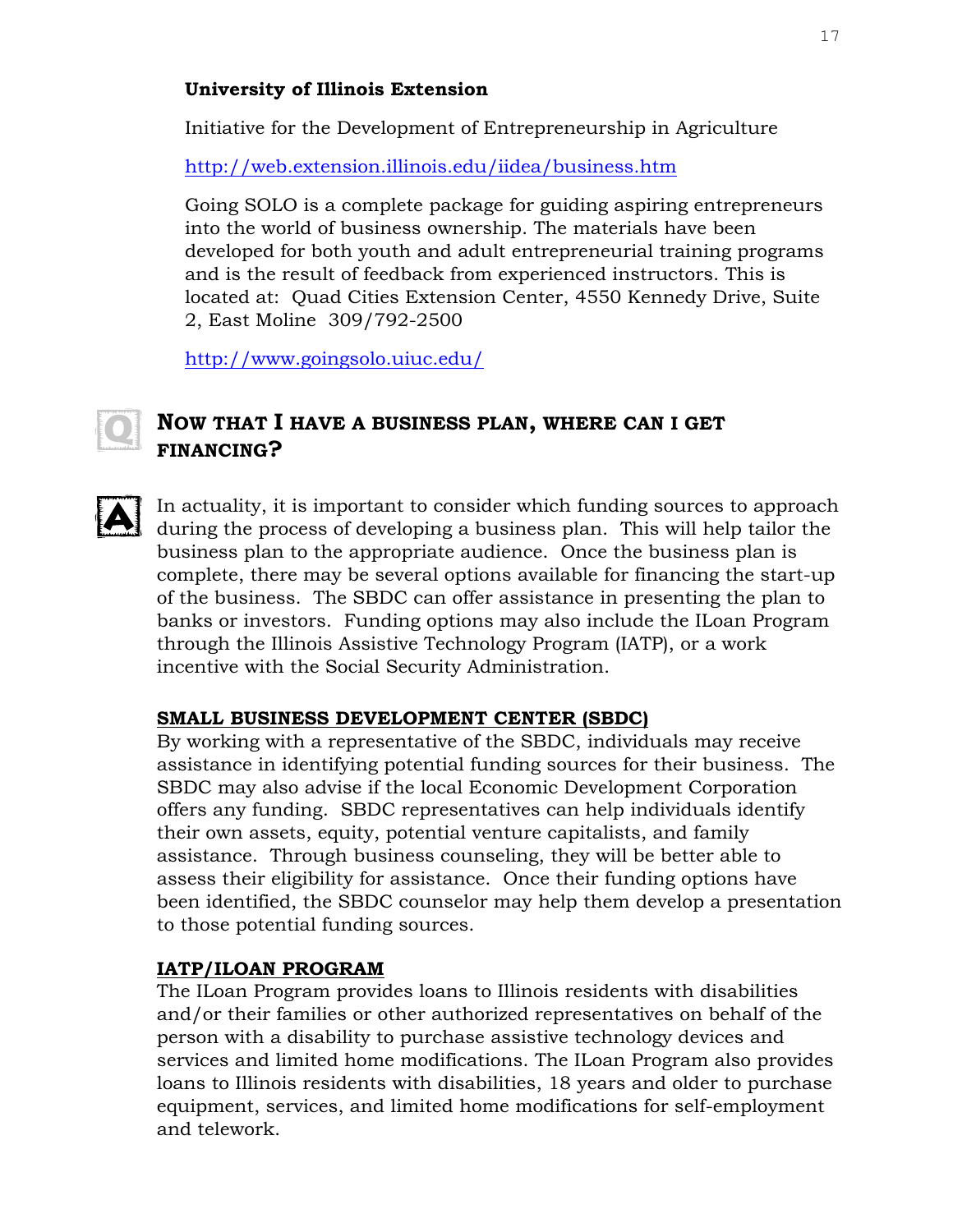The interest rate for an ILoan ranges from 4 percent to 6 percent based on the term of the loan and your credit history. This rate is fixed for the term of the loan. Loan amounts range from \$1001 to \$30,000.

Credit Builder Loan amounts range from \$250 to \$1,000 with an interest rate of 4 percent. The term of the loan is 12 to 24 months based on the loan amount.

Apply by going to: [http://iloanprogram.org](http://iloanprogram.org/) 

### **SMALL BUSINESS ADMINISTRATION**

Financial assistance may be available for new or existing businesses through guaranteed loans made by area banks and non-bank lenders.

### **FINANCIAL ASSISTANCE**

#### **Basic 7a Program**

This program gives 7(a) loans to eligible borrowers for starting, acquiring and expanding a small business. This type of loan is the most basic and the most used within SBA's business loan programs. Borrowers must apply through a participating lender institution.

#### **Certified Development Company – 504 Loan Program**

Certified Development Company – 8(a) provides growing businesses with long-term, fixed-rate financing for major fixed assets, such as land and buildings.

#### **Microloan Programs**

The SBA offers very small loans to start-up, newly established or growing small business concerns. SBA makes funds available to nonprofit community based lenders which, in turn, make loans to eligible borrowers in amounts up to a maximum of \$50,000. Applications are submitted to the local intermediary and all credit decisions are made on the local level.

#### <http://www.sba.gov/content/sba-loans>

## **SOCIAL SECURITY ADMINISTRATION (SSA)**

If a prospective business owner is currently receiving Social Security Disability benefits, another option to fund a business start-up may be through the Social Security Administration work incentive called the Plan for Achieving Self Support. Additional information on this work incentive can be found in "Self-Employment & Social Security Disability Benefits" section of this Guide.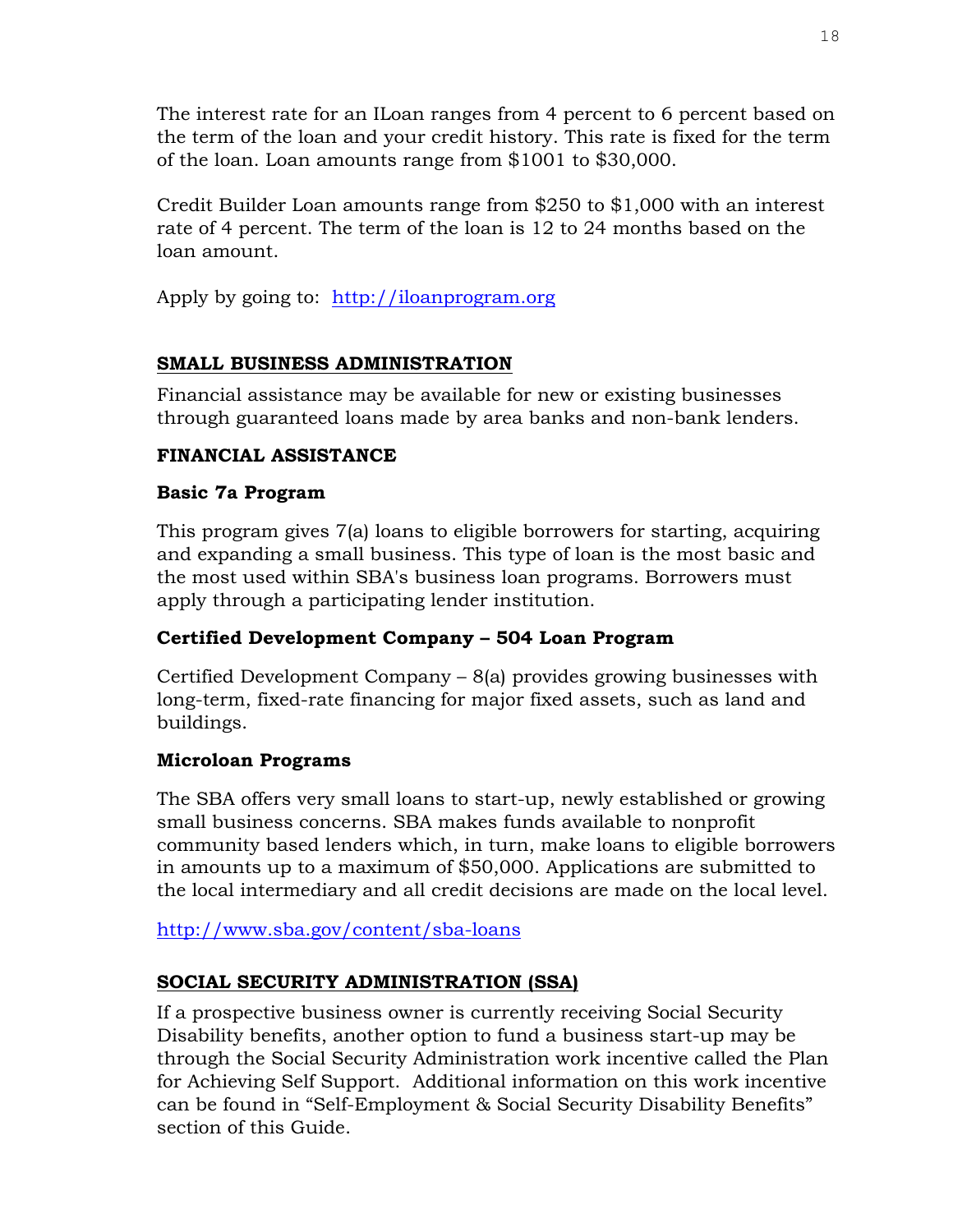## **The K-Fund**

The Center for Social Capital (CSC) and the Joseph P. Kennedy Jr. Foundation (JPKF) announced the establishment of The K-Fund, a unique microloan program designed to assist working-age individuals with Intellectual or Developmental Disabilities (I/DD) interested in starting a business or enhancing their current job through the acquisition of jobrelated tools, training, and technology. This collaboration expands the low-interest loan program designed and tested by CSC in several states utilizing local community banks. Currently, loans average \$5,000 at 5% interest and are used to supplement other limited resources.

The K-Fund design streamlines the loan process, requires no collateral, no bank loan committee review, and is extremely low risk. The start-up phase of the K-Fund is restricted to individuals served by organizations affiliated with CSC and its parent organization, Griffin-Hammis Associates (GHA), both of which have assisted hundreds of individuals in starting their own microenterprises. Tax-deductible donations to the K-Fund can be made at **<http://www.centerforsocialcapital.org/>**



## **HOW DO I DETERMINE WHICH LEGAL STRUCTURE I SHOULD USE WHEN DEVELOPING MY BUSINESS?**

The State of Illinois Small Business Resource Guide notes that "a business can be conducted through a variety of organizational structures." A specific business structure is generally chosen for liability and/or tax and/or SSA benefit reasons. Determining which structure will be right for a specific situation requires an understanding of the available structures and how income from each structure affects public benefits. For more information, individuals will need to work with a business counselor or tax advisor to learn about allowable business expenses and the best business structure for their idea.

Be aware that deciding on and setting up a specific business structure to incorporate a business requires specific types of corporation reports to various government entities over time. The SBDC staff can assist in determining what reports will be necessary to file.

# CONFIDENTIALITY & DISCLOSURE



## **DO I HAVE TO TALK ABOUT MY DISABILITY OR HEALTH STATUS TO PROSPECTIVE BUSINESS CLIENTS?**

**Absolutely not!** However, in some circumstances it may be beneficial to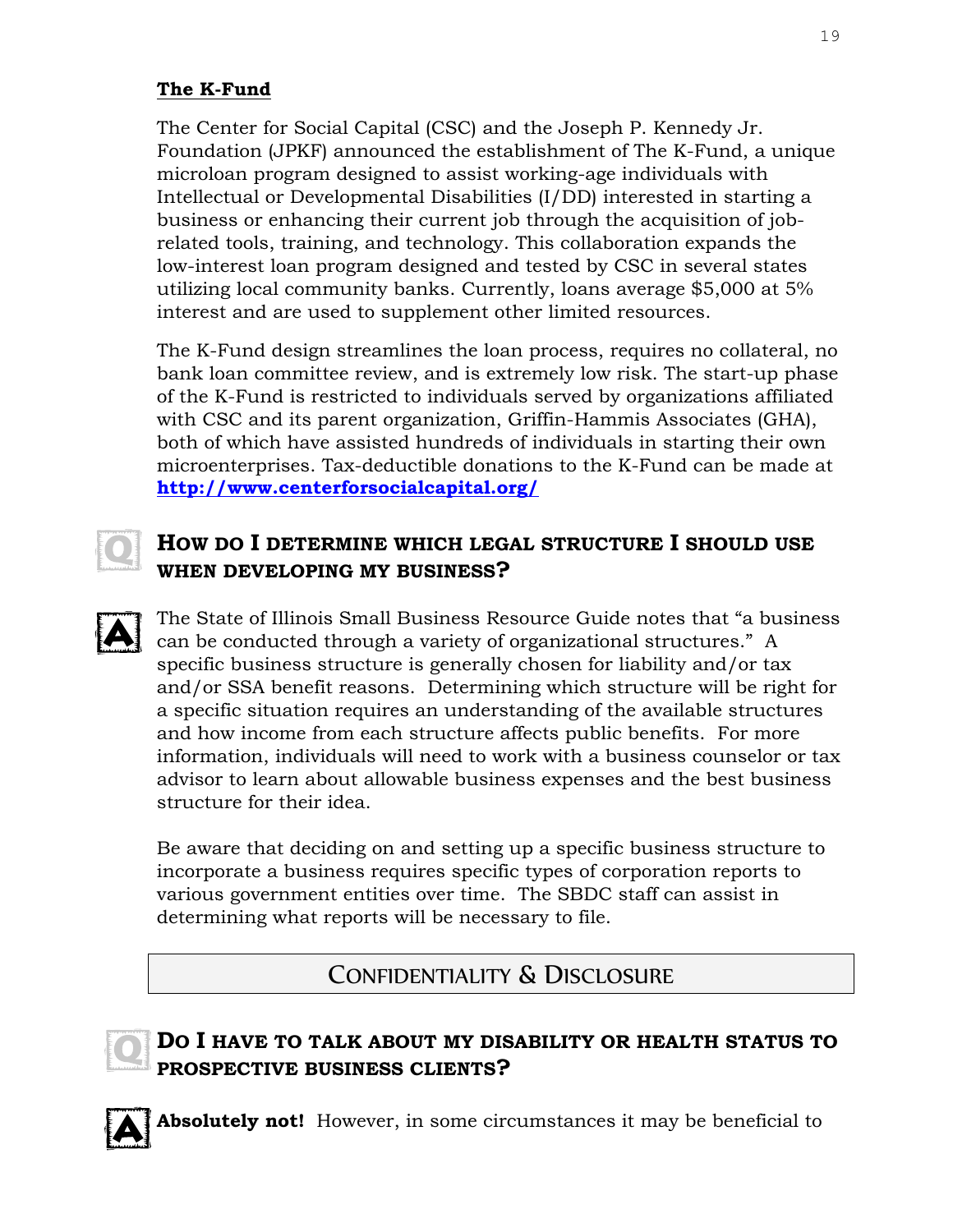disclose a disability. Both the State of Illinois and the City of Chicago have certification programs for business owners with disabilities. The State of Illinois' program is called the "Illinois Business Enterprise Program for Minorities, Females and Persons with Disabilities." The City of Chicago program is called "Business Enterprise Owned by People with Disabilities (BEPD) Program." By becoming certified, a business can seek contracting opportunities for goods and services with the state or city. Both programs are committed to increasing opportunities for minority- and women-owned businesses, including those owned by individuals with disabilities.

## **I GOT BEHIND ON MY BILLS WHEN I HAD TO QUIT WORK. WILL I NOW HAVE TO START PAYING ON ALL THOSE OLD DEBTS AGAIN?**

Individuals who owe money for uncovered medical expenses, school loans, car loans, credit card bills, utility bills, health club memberships, or any other expenses may be responsible. When an individual's only income was SSDI or SSI, they may have been advised that they were "judgment proof." As a result, they may have notified creditors that they could not pay their debts or they may have already been declared bankrupt so that their debts were wiped out. If an individual goes back to work, they will no longer be judgment proof. This means that their creditors can go to court and get a judgment against them to garnish their paycheck or their bank account (although there are laws limiting how much money a creditor can take out of their paycheck).

If going back to work when owing outstanding debts means that they will most likely will be faced with lots of old bills that they cannot pay, then this might be a good time to consider filing for bankruptcy. Individuals should definitely see an attorney to help decide whether this is a good decision and, if so, to represent them.

# SELF-EMPLOYMENT & SOCIAL SECURITY DISABILITY BENEFITS

Once an individual decides to pursue a business concept, a critical partner will be the Community Work Incentives Coordinator from one of the three Work Incentives Planning and Assistance Projects in Illinois. This professional is specifically trained to understand and explain how self-employment income can affect public benefits, including Social Security. It is extremely important that individuals have a full understanding of how the self-employment work incentives can help their business grow, as well as, how the legal structure of the business will affect their benefits.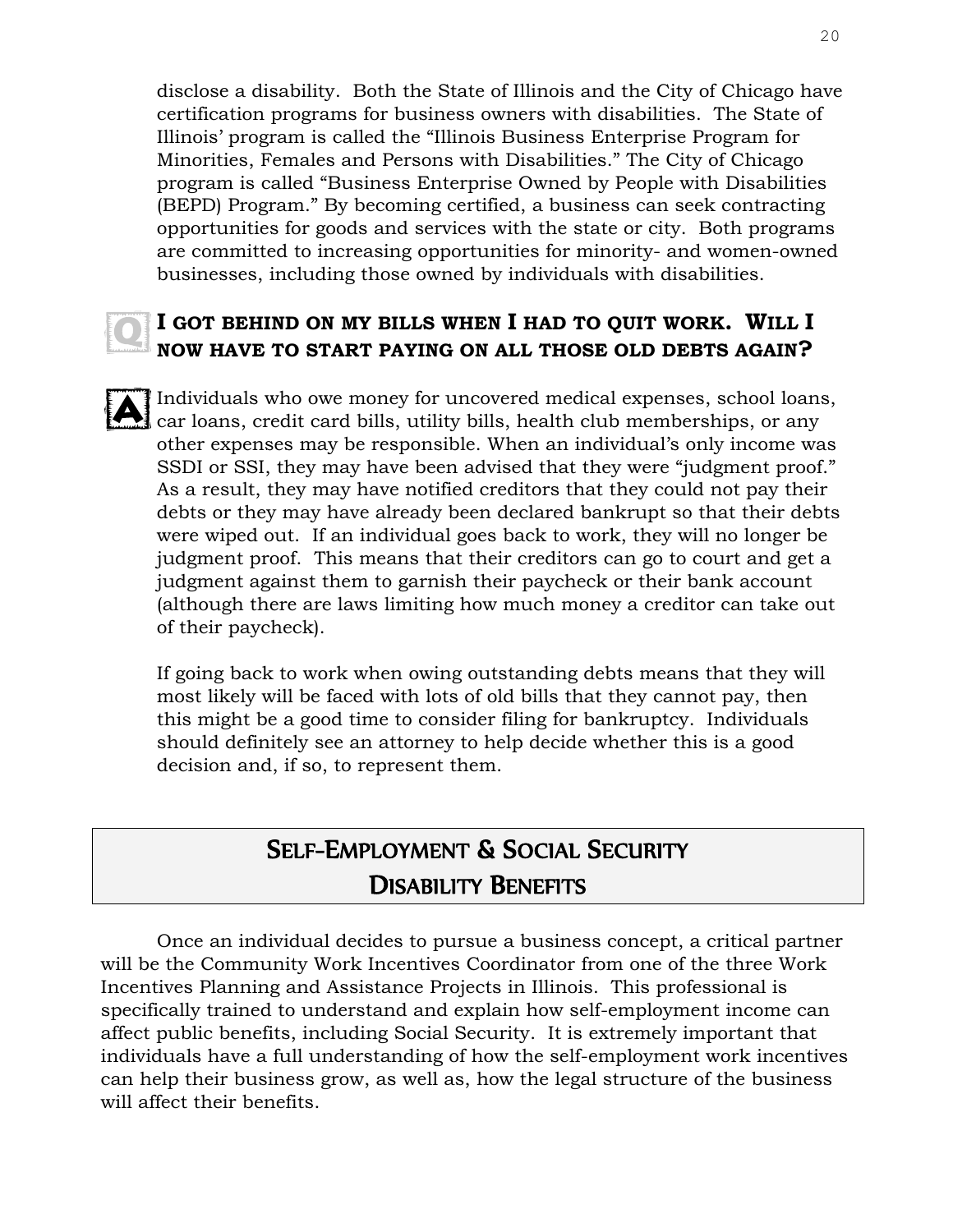In general, if an individual receives Social Security Disability Insurance (SSDI) or Supplemental Security Income (SSI) benefits from the Social Security Administration, their monthly checks aren't always cut off the day they open the doors to their business. There are work incentives that may allow them to continue these income supports for a period of time. When starting a business, there are specialized income supports for self-employment. The Social Security Administration and state benefit programs both look at self-employment income very differently from that of pay received from an employer.



## **DO I HAVE TO TELL THE SOCIAL SECURITY OFFICE THAT I AM STARTING A BUSINESS?**

**Yes!** Individuals should always report their earnings to the Social Security Administration. In fact, it's a good idea to talk to SSA before starting a business, so that it is extremely clear what must be reported and when to report it. Be sure to keep a copy of any information given to SSA (such as pay stubs and business expenses). Individuals may also want to meet with a Community Work Incentives Coordinator at the Work Incentives Planning and Assistance Project with:

- $\triangleright$  The Mayor's Office for People with Disabilities 312/746-5743, TTY: 312/744-7833; or the
- $\geq$  Illinois Assistive Technology Program 217/522-7985 v, 800-852-5110 v/tty, IL only; or the
- $\triangleright$  Department of Human Services Division of Mental Health GAP Project 866/390-6771, TTY: 312/814-5050.

The resources listed above can provide details on how self-employment earnings will affect SSA benefits and state benefits, including health care and housing assistance.

# **IF I RECEIVE AN SSDI CHECK EACH MONTH, WON'T I LOSE THOSE BENEFITS IF I HAVE EARNINGS FROM MY BUSINESS?**

Not necessarily. Social Security makes these decisions based on gross income generated after taxes minus any work incentives. The SSDI Work Incentive rules are very complicated. They become even more complicated when looking at self-employment income. For instance, some individuals may have a business and not lose their check at all if their countable selfemployment income or Net Earnings from Self Employment (NESE) is low enough. Other individuals may own a business and keep their check for up to 12 months. Still other individuals may lose their SSDI check sooner, depending on employment income they earned in the past while receiving an SSDI check. In addition, some work, business and disability related expenses may be deducted from the income that SSA counts to determine if an SSDI check is due. For more details regarding specific situations,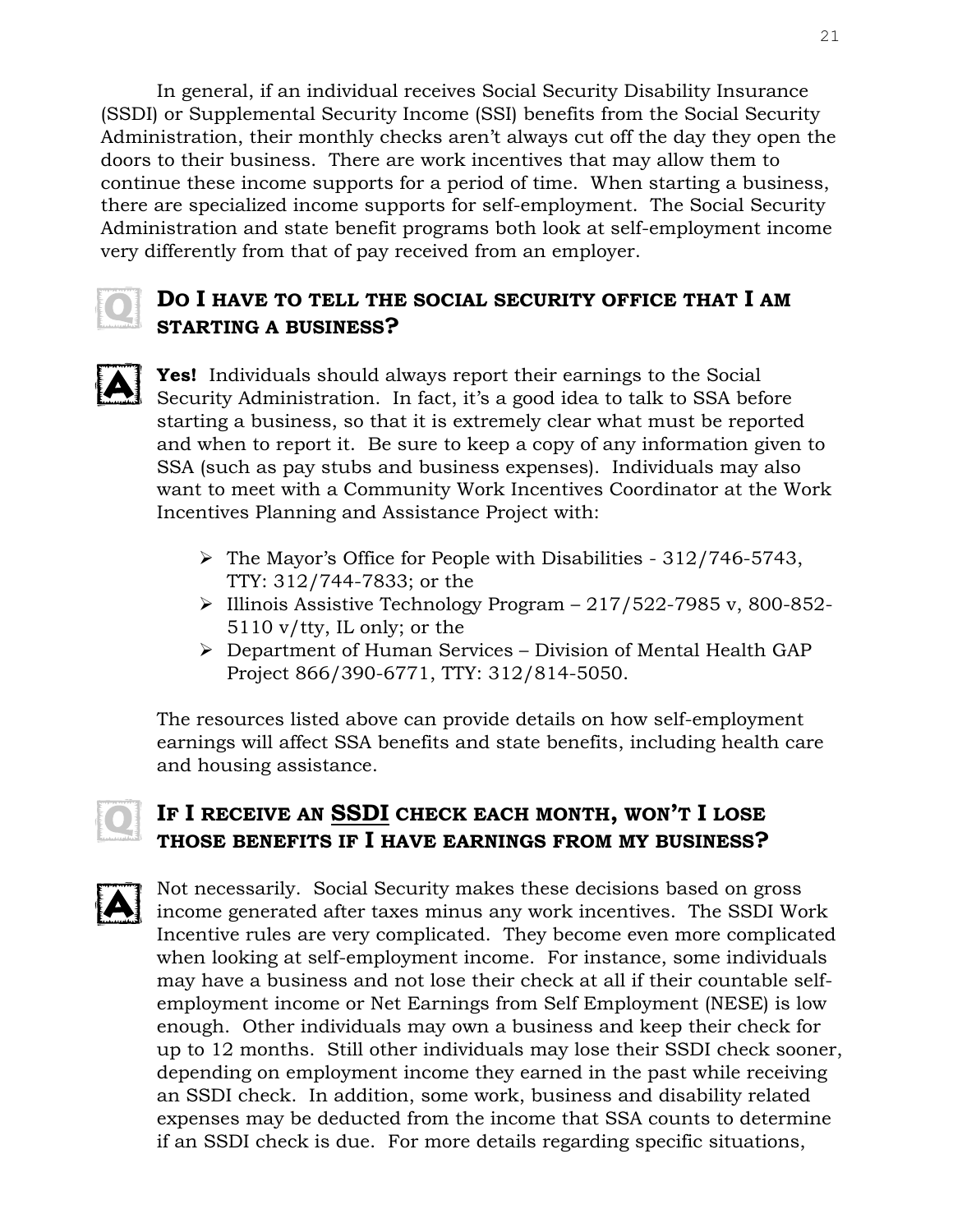contact a CWIC.



# **WHAT IF I RECEIVE SSI BENEFITS AND START A BUSINESS? DO THE SAME RULES APPLY?**

SSI rules are different, but individuals may still receive SSI benefits after they start their business. Since SSI is for people with disabilities who have very little income or assets, any change in income affects the dollar amount of the benefit. As self-employment earnings increase, the SSI check will decrease, but not all earnings will count! SSA ignores ("disregards") certain earnings when figuring out the monthly benefit. SSA may also deduct certain work, business and disability related expenses from the income it counts. All of this is part of the complicated Work Incentive rules. Once again, the CWICs are excellent resources to help learn more about the Work Incentives that might apply to a specific situation.

## **ARE THERE SPECIFIC WORK INCENTIVES THAT WOULD HELP ME IF I RECEIVE SOCIAL SECURITY BENEFITS AND START A BUSINESS?**

Yes, there are many, but here are a few examples:

## **1. PLAN FOR ACHIEVING SELF SUPPORT (PASS)**

This work incentive is for an SSI eligible recipient with an occupational goal and income or assets available to set aside in a special account to pay expenses to meet their occupational goal. It's important to note that an SSDI beneficiary may become eligible for SSI when some or all of their monthly SSDI benefit is set aside in a special PASS account. The plan can be written for up to 18 months at a time, but can also be renewed until the goal is reached. When submitting a PASS in order to start a business, it is usually required that a business plan accompany the application to SSA.

## **2. PROPERTY ESSENTIAL TO SELF SUPPORT (PESS)**

This is the only work incentive available that allows an SSI recipient to build and maintain assets. Since SSI is a means-tested program, any resources over \$2,000 for an individual or \$3,000 for a couple will make an individual ineligible for SSI. PESS allows an SSI recipient to exclude certain resources that are essential to their means of self-support. Property used in a trade or business, or property used by a person for work as an employee is totally excluded. Also, up to \$6,000 of equity value in non-business property can be excluded if:

- It is used to produce goods or services essential to daily activities (e.g., land to grow food for the household); or
- The property yields an annual rate of return of at least 6 percent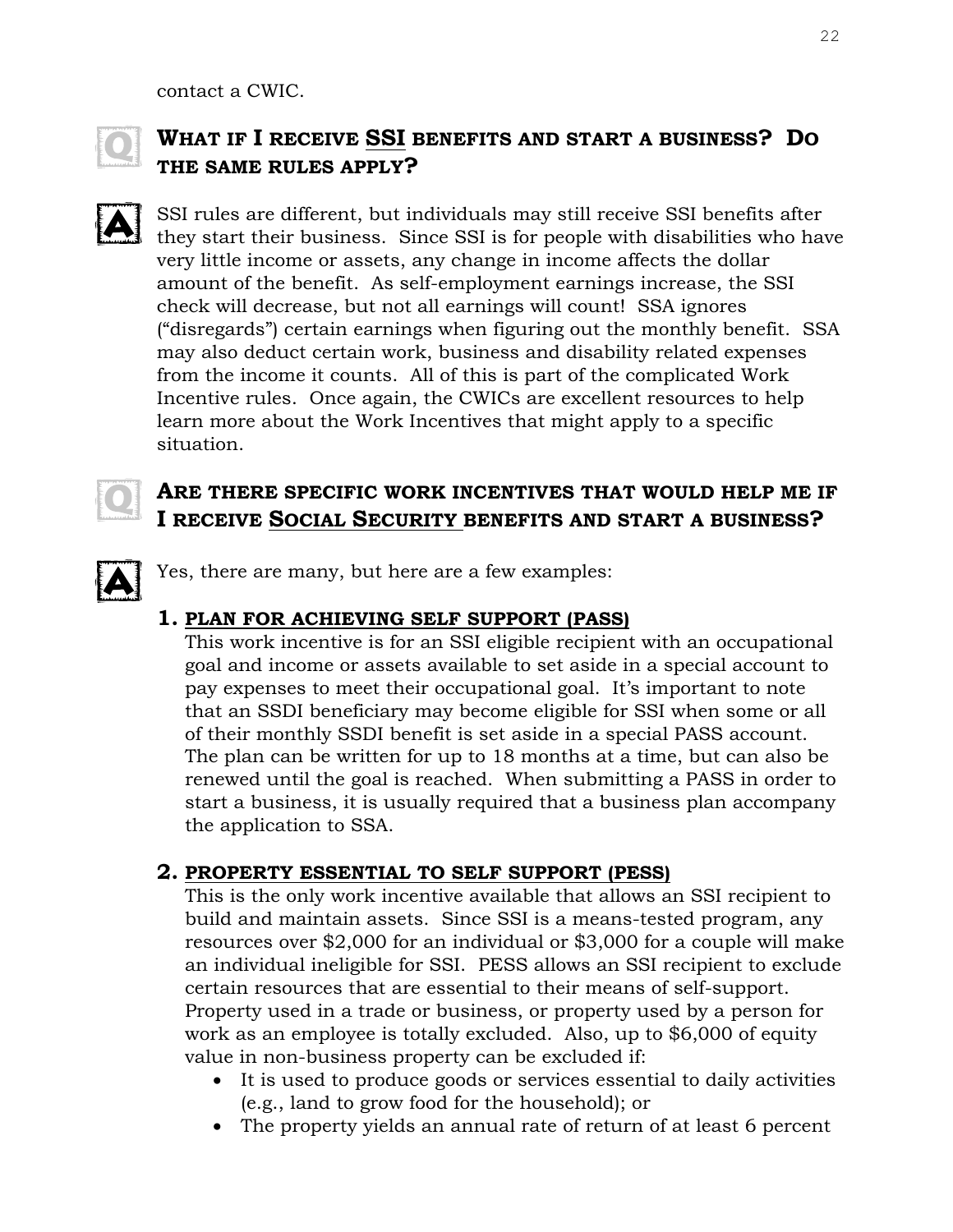of its equity value.

### **3. UNINCURRED BUSINESS EXPENSES**

These are services that are provided to the business owner without the business owner paying for them out of their own pocket. Some examples of Unincurred Business Expenses include: when family members perform work tasks at no pay; when the business owner uses space in his or her own home to run the business at no additional cost beyond a rent or mortgage payment; or when Vocational Rehabilitation Services provides assistance by purchasing equipment for the business owner.

## **4. IMPAIRMENT RELATED WORK EXPENSES (IRWE)**

An IRWE is any out-of-pocket expense related to a disability, which allows the individual to work, but is not reimbursed. Some examples include: specialized transportation costs (e.g., driver, mileage, repairs to a modified vehicle, accessible cab fares); medications, therapies, and doctors' visits that are not paid for by insurance; and Personal Assistance Services.

## **5. BLIND WORK EXPENSES**

Persons who meet the SSA definition of blind are allowed additional deductions from their self-employment income. Examples of blind work expenses are: transportation expenses for work; the cost of lunches; federal, state and local income taxes; and expenses related to the care of a service dog.

## **WHAT IF I START A BUSINESS AND IT DOESN'T WORK OUT? IS IT HARD TO GET SSDI OR SSI BENEFITS STARTED AGAIN?**

If SSDI or SSI benefits end because an individual has work earnings, and then has to stop working because of a disability or illness, they can ask SSA for an Expedited Reinstatement of Benefits. They must file the request within 60 months of the month their benefits ended. While SSA makes a decision on their request, they can receive temporary benefits (including Medicare and Medicaid) for up to six months. If the request is denied because they no longer meet the SSDI/SSI disability definition, they will not have to pay back these benefits. In some situations, the Work Incentives rules allow SSI or SSDI benefits to re-start immediately if they lose their job. Again, for information on what Work Incentives rules apply to a specific situation, contact a CWIC.

# **WHAT IS THE "TICKET TO WORK?"**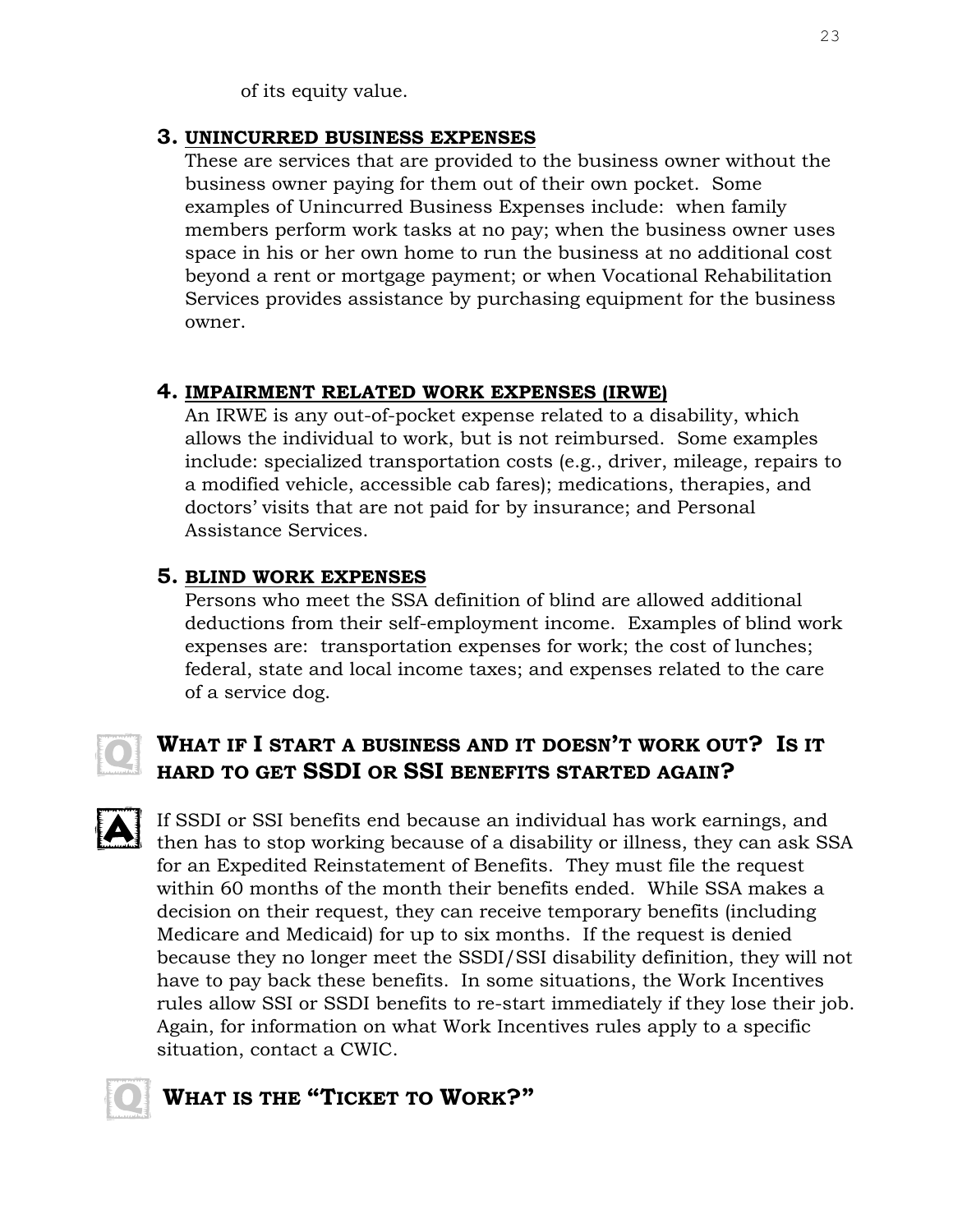

SSA's Ticket to Work is a paper voucher (kind of like a coupon) that can be used to receive free employment services and supports from an "Employment Network" which is an agency, organization, or group of organizations that provide these services. Typically, however, Employment Networks have not taken assignments of tickets from individuals with the goal of self-employment.

An individual may be more likely to be able to assign their ticket to an Employment Network if they have done some of the groundwork for starting a business. Some of these steps include: having a definite business concept; having an idea of how much it will cost to start the business; and having tested the feasibility of the business concept.

An individual wanting the employment supports from an Employment Network under the "Ticket to Work" work incentive may also be more likely to receive services if they have an idea of how long it will take for their business income to be at the Substantial Gainful Activity (SGA) level. The SGA level for 2014 is \$1,070 per month. After assigning a ticket, the beneficiary and Employment Network will write an Individualized Plan for Employment (IPE) that will outline the services that the beneficiary needs in order to attain their occupational / business goal.

The Illinois Division of Rehabilitation Services (DRS) is one Employment Network. For more information on the services and supports they provide, call 800/795-9973 [TTY: 800/524-9904]. To find additional Employment Networks in a specific area, call Maximus, the Ticket to Work program manager, at 866/968-7842, or go to their Web site at [www.yourtickettowork.com.](http://www.yourtickettowork.com/)

# THE IMPACT OF SELF-EMPLOYMENT ON YOUR

# HEALTH INSURANCE

There are a number of ways to keep Medicare or Medicaid coverage while owning a business. Individuals should also be sure to carefully consider any private health plan potentially available to them.



## **WILL I BE ABLE TO KEEP MEDICARE IF I START MY OWN BUSINESS?**

Individuals with Medicare will be able to keep their Medicare benefits as long as they are receiving a check from Social Security. When their business becomes profitable enough that their SSDI ends their Medicare coverage will not necessarily stop. Extended Medicare is available for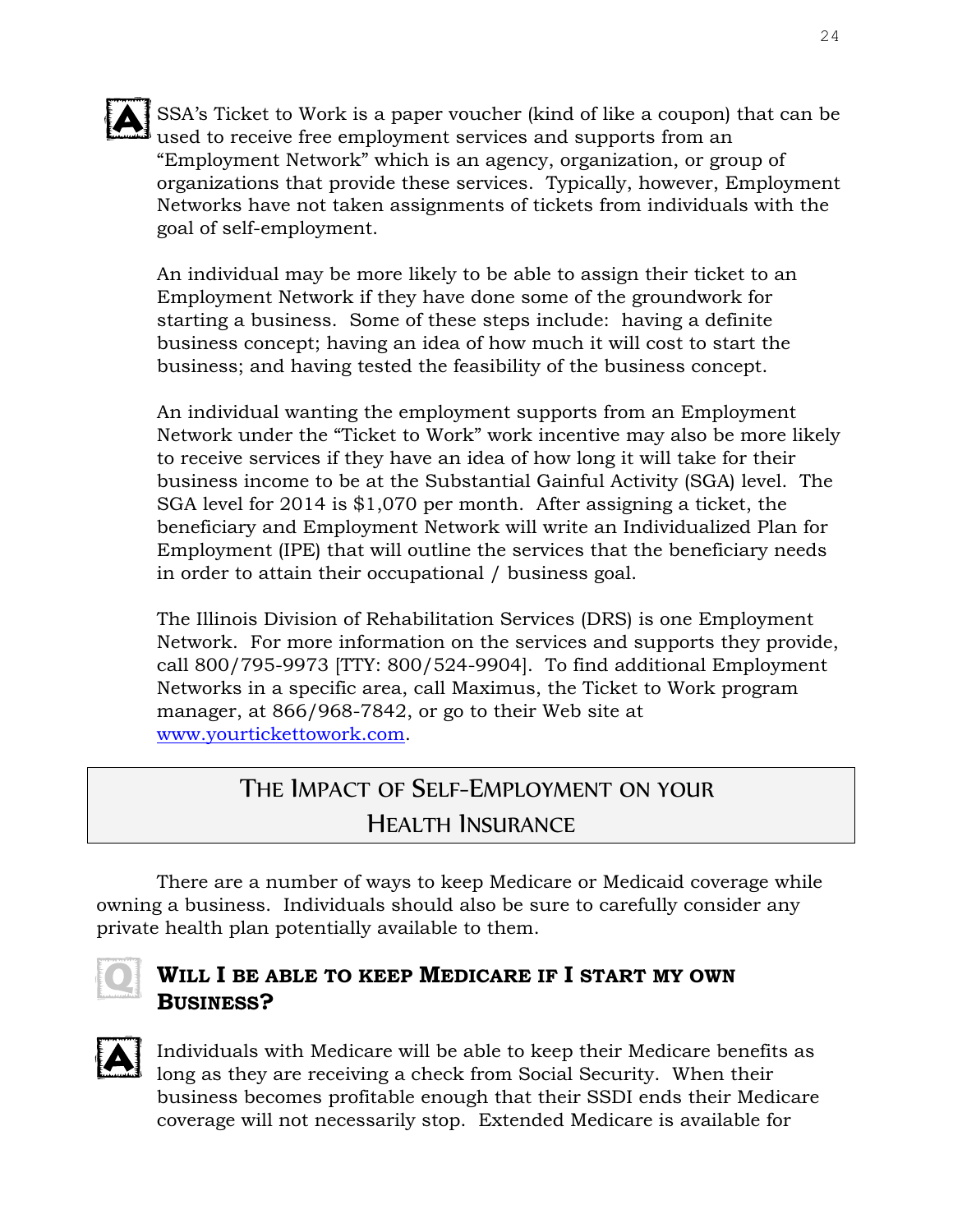working beneficiaries who are still disabled, for a period of time. For more information see the CWIC.

Remember that Medicare's prescription drug coverage (Medicare Part D) began on January 1, 2006. Individuals are currently able to enroll in one of Medicare's prescription drug plans with a provider in their area. For more information about the Prescription Drug Plans available go to: <http://plancompare.medicare.gov/formularyfinder/selectstate.asp>



# **IF I RECEIVE SSI, CAN I KEEP MY MEDICAID BENEFITS IF I START MY OWN BUSINESS?**



There are two groups of people with disabilities who receive SSI and can keep Medicaid when they go back to work and / or have their own business:

- **1.** Those who have earnings higher than \$1,070 per month in 2014 but low enough that they are still eligible for an SSI cash benefit (less than \$1,527 per month in 2014), regardless of the amount; and
- **2.** Those whose earnings are over the SSI limits but less than \$27,811 annually (in 2013), who need Medicaid in order to keep working, and who continue to be disabled.

Remember: In order to keep Medicaid as part of either of these groups, an individual's assets must be below the Medicaid limits (\$2000 for a single individual, excluding: the house you live in, one car, and certain other assets).

Individuals who think they fall into one of these groups should talk to someone at the Social Security office or a CWIC. Ask them for more information about "1619(b)" Medicaid.

# **IF I RECEIVE SSDI AND MEDICAID, CAN I KEEP MY MEDICAID WHILE I AM SELF-EMPLOYED?**



Some SSDI beneficiaries making very little net income, at first, might decide to stay in regular Medicaid. As net income increases, the individual may see an increase in their spenddown or deductible. Once a greater profit is realized it may be more beneficial to participate in the Health Benefits for Workers with Disabilities program. For more information see the information below.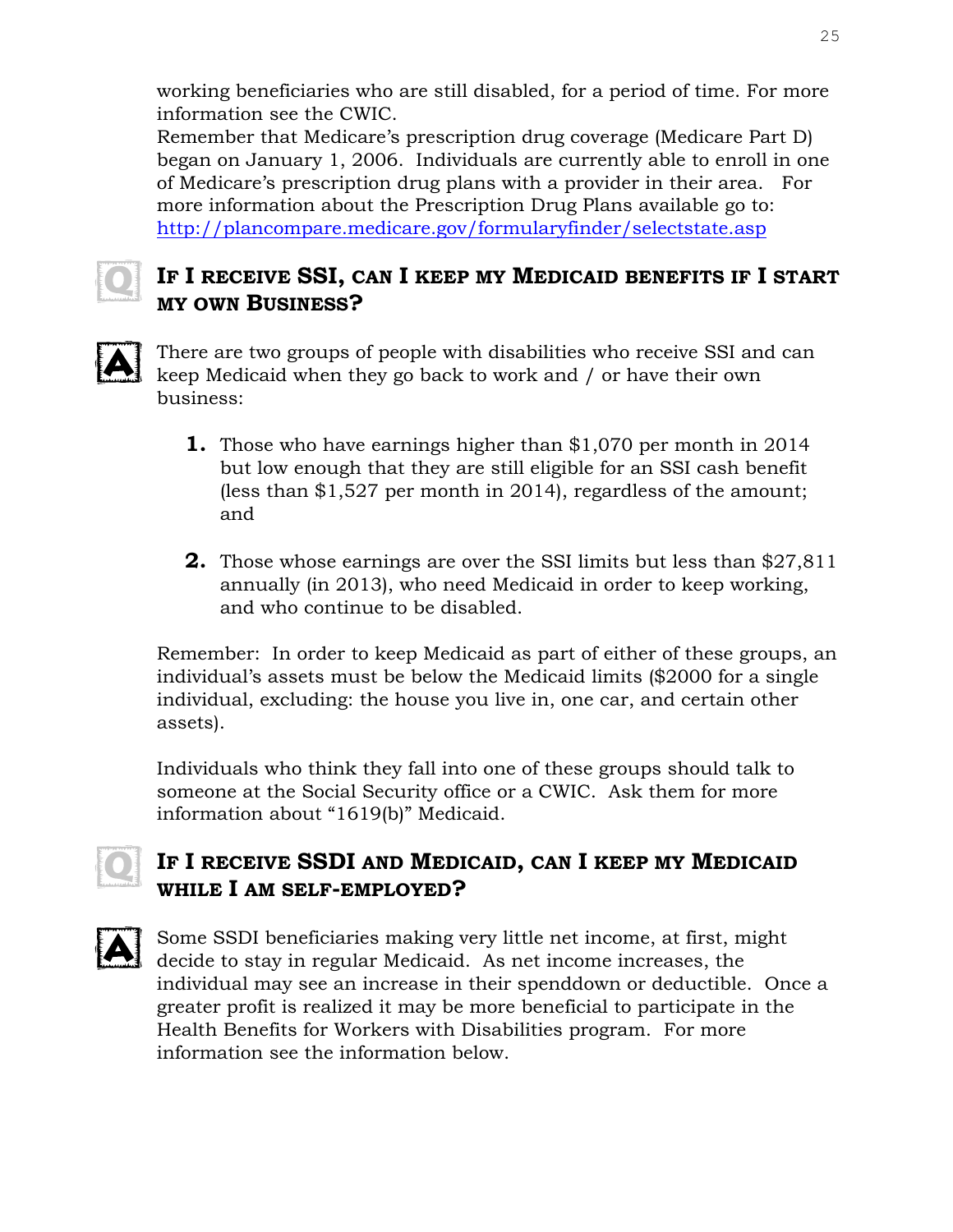## **IS THERE ANY OTHER WAY I CAN GET OR KEEP MEDICAID WHILE I'M SELF-EMPLOYED?**

Health Benefits for Workers with Disabilities (HBWD), also known as the Medicaid Buy-in Program, gives people with disabilities who are either selfemployed or working the opportunity to keep or start receiving Medicaid coverage by paying a small monthly premium. To qualify, a self-employed person needs to show payment of FICA taxes or, in the case of self employment, SE-taxes (Self Employment Taxes).

Since it is common for a business not to have profits in the first year or two it is open, in order to qualify for this health insurance program, the owner must estimate their taxes and pay the estimated amount to the Internal Revenue Service. The business person can estimate what their taxes may be by discussing their situation with the Internal Revenue Service. Once an estimate is established and paid, the business person needs to get a receipt as proof of income from self-employment.

A person's countable income must be less than \$3,258 per month (in 2013). Countable income is gross income with certain expenses deducted, both business and disability related. Individuals with income of \$3,258 or higher per month but still close to that amount, should apply anyway. They may qualify when the proper deductions are taken from their income. This income limit increases every year and the resource limit is higher than what's allowed in the regular Medicaid program – \$25,000 instead of Medicaid's \$2,000 limit, while retirement accounts that cannot be accessed before the age of 59 ½ are excluded.

For more information on HBWD, call the Illinois Department of Healthcare and Family Services at 800/226-0768 or go to their program's Web site at [www.hbwdillinois.com.](http://www.hbwdillinois.com/)

# FINAL THOUGHTS

As originally stated, starting a business is a complex and complicated process for anyone with the vision of being self-employed. This guide provides some of the information necessary to help individuals through the process of determining whether owning a business is right for them, developing a business concept and then writing a business plan, and completing a plan for financing the business. It is difficult however, to provide a step by step guide to business and in fact, every individual will have different experiences with the resources outlined here.

A summary of the main steps included in the *Ready for Business Guide*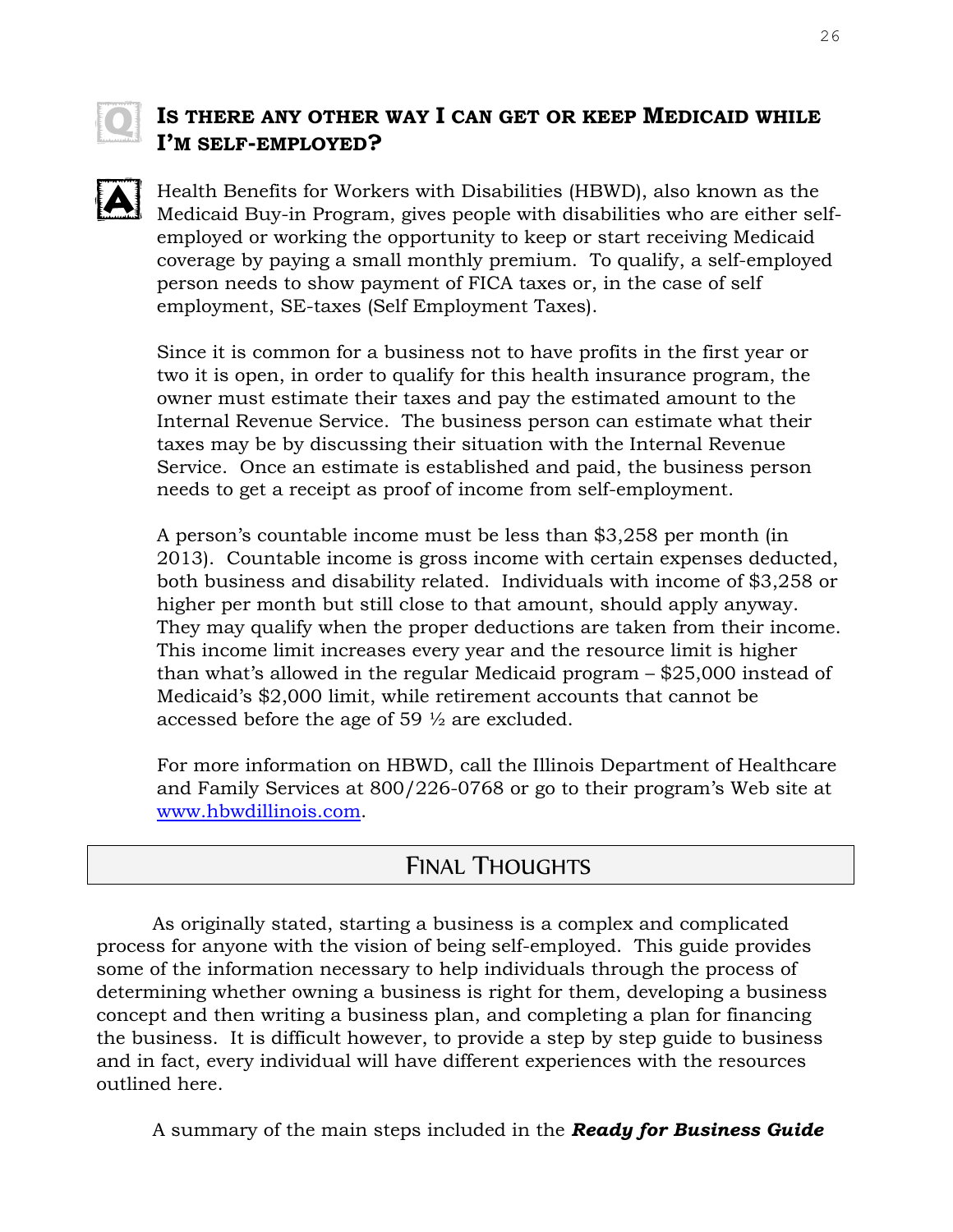include:

- Identify a business concept or goal. (What are your interests and passion?)
- Go through a pre-checklist for business (the start of a feasibility study) which will help determine whether your life situation can afford for you to start a business.
- Meet with a Benefits Specialist about the impact on Social Security and public benefits from self-employment income.
- Write a business plan.
- Secure financing.
- Go for it!

The information in this *Ready for Business Guide* focuses on some of the practical issues related to starting a business. It doesn't deal with issues that can be just as important when deciding to start a business – things like job satisfaction, stress, personal health issues, accessible transportation, or other concerns. But as you sort these things out and move towards economic independence or job/career satisfaction (or both!), keep in mind that there are many resources available. Those listed here are a starting point – there are many federal, state and local agencies and organizations that are working hard to provide employment services, small business assistance, and employment supports.

It's important to remember that this Guide is not intended to substitute for business or legal advice. Please contact one of the legal or business resources listed to answer specific questions about your situation.

# RESOURCES

\_\_\_\_\_\_\_\_\_\_\_\_\_\_\_\_\_\_\_\_\_\_\_\_\_\_\_\_\_\_\_\_\_\_\_\_\_\_\_\_\_\_\_\_\_\_\_\_\_\_\_\_\_\_\_\_\_\_\_\_\_\_\_\_\_\_\_\_\_\_\_\_\_\_\_\_\_\_\_

Here are some resources that are available to help you get started with your business planning or help support you in your existing business:

**THE ABILITIES FUND:** Services are designed specifically for individuals with disabilities interested in business ownership and the organizations that serve them. Services focus on three primary markets: Entrepreneurs with disabilities; Micro-enterprise development organizations; vocational rehabilitation agencies and other disability-related organizations The Abilities Fund develops and serves these markets by offering a range of financial products, customized training, technical assistance, policy recommendations and linkages to resources. [www.abilitiesfund.org](http://www.abilitiesfund.org/) or call: 888/222-8943

**CENTERS FOR INDEPENDENT LIVING** - Illinois Network for Centers for Independent Living. Visit this website to learn where an independent living center is located

 $\_$  , and the set of the set of the set of the set of the set of the set of the set of the set of the set of the set of the set of the set of the set of the set of the set of the set of the set of the set of the set of th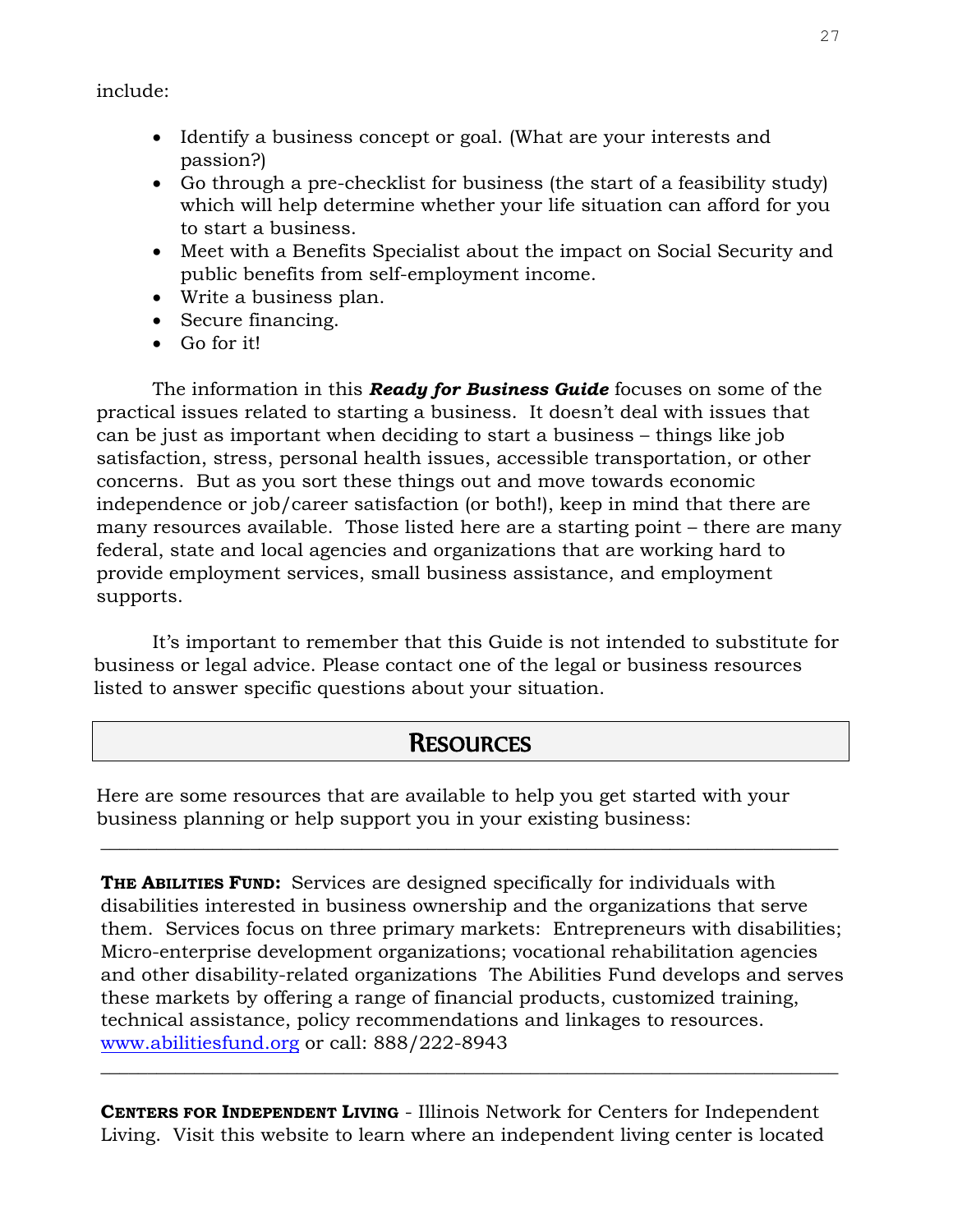#### **CITY OF CHICAGO –**

The City of Chicago is committed to increasing economic opportunities for the disability community through a number of employment-related initiatives. One such initiative is the Business Enterprises Owned by People with Disabilities (BEPD) Program.

\_\_\_\_\_\_\_\_\_\_\_\_\_\_\_\_\_\_\_\_\_\_\_\_\_\_\_\_\_\_\_\_\_\_\_\_\_\_\_\_\_\_\_\_\_\_\_\_\_\_\_\_\_\_\_\_\_\_\_\_\_\_\_\_\_\_\_\_\_\_\_\_\_\_\_\_\_\_

#### **Business Enterprise Program for People with Disabilities**

The Business Enterprises Owned by People with Disabilities (BEPD) Program is a certification aimed at stimulating the utilization of small businesses owned and operated by persons with disabilities. Certification enables you to pursue bid opportunities to do business with the City.

HTTP://WWW.[CITYOFCHICAGO](http://www.cityofchicago.org/city/en/depts/dps/provdrs/cert/svcs/business_enterprisesownedbypeoplewithdisabilitiesbepd.html).ORG/CITY/EN/DEPTS/DPS/PROVDRS/CERT/SVCS/BUSINE **SS\_[ENTERPRISESOWNEDBYPEOPLEWITHDISABILITIESBEPD](http://www.cityofchicago.org/city/en/depts/dps/provdrs/cert/svcs/business_enterprisesownedbypeoplewithdisabilitiesbepd.html).HTML**

#### **Department of Business Affairs & Consumer Protection**

**Business Support -**providing access to free business education and resources to help businesses grow and succeed.

 <http://www.cityofchicago.org/city/en/depts/bacp.html>312.744.6060; TTY: 312.744.1944; Fax: 312.744.0246

 $\_$  , and the set of the set of the set of the set of the set of the set of the set of the set of the set of the set of the set of the set of the set of the set of the set of the set of the set of the set of the set of th

**CHICAGO LAWYERS COMMITTEE – THE LAW PROJECT** - is committed to providing the legal services needed to strengthen Chicago communities. Staff and volunteer attorneys provide free, expert legal assistance to support community development efforts led by entrepreneurs and nonprofit organizations in Chicago's most underserved communities that generally do not have the resources to pay for legal services. The Project's programs include a Small Business Assistance Program which provides legal assistance to low income entrepreneurs on business issues, including corporate structuring, lease provisions, trademark regulations, employment, contracting.

Contact The Law Project at 100 North LaSalle Street, Suite 600, Chicago, Illinois 60602-2403 (312) 939-3638 (voice) (312) 630-1127 (fax) 312/939-3638 or visit its website at: <http://www.clccrul.org/law-project>

\_\_\_\_\_\_\_\_\_\_\_\_\_\_\_\_\_\_\_\_\_\_\_\_\_\_\_\_\_\_\_\_\_\_\_\_\_\_\_\_\_\_\_\_\_\_\_\_\_\_\_\_\_\_\_\_\_\_\_\_\_\_\_\_\_\_\_\_\_\_\_\_\_\_\_\_\_\_\_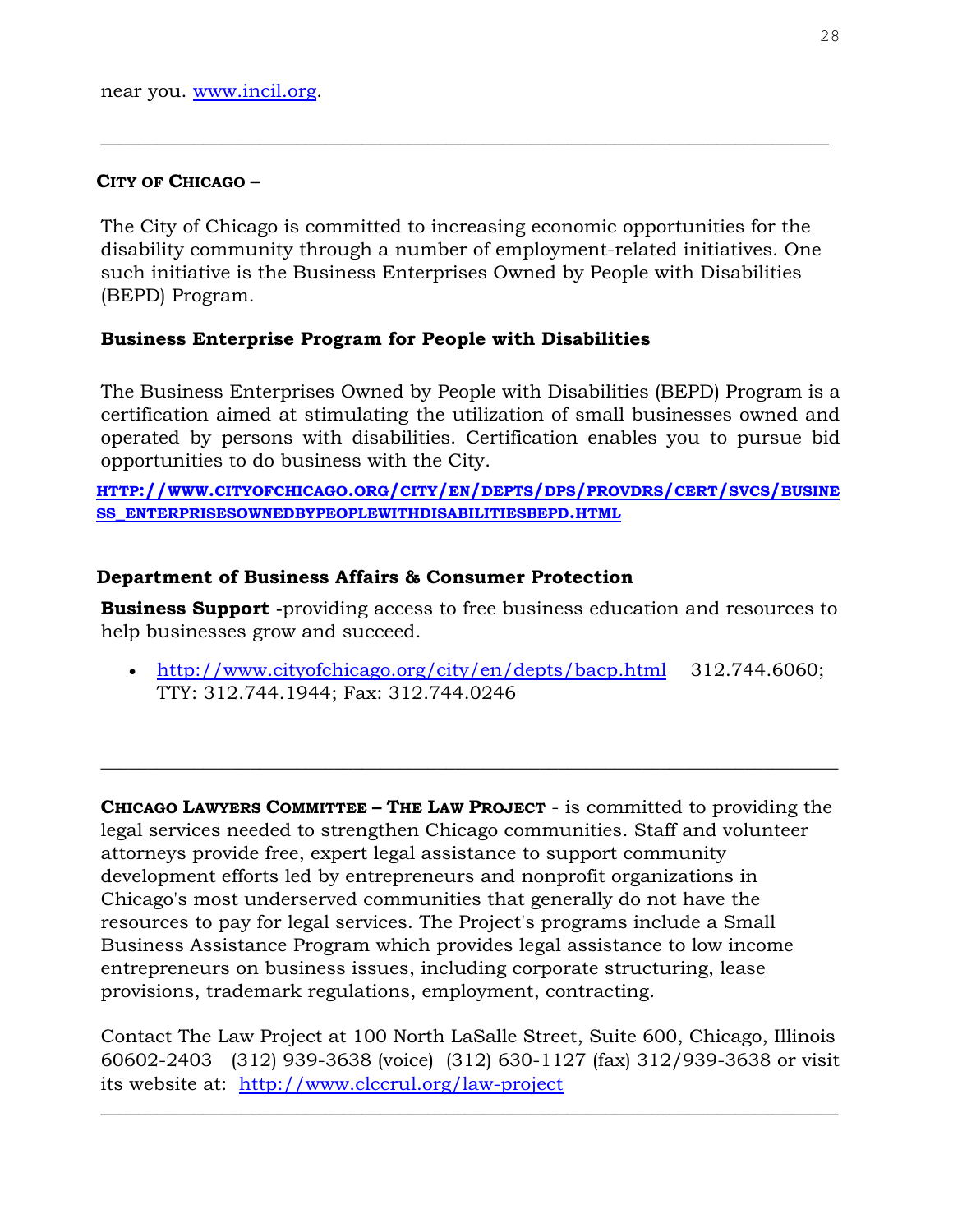**THE DEPARTMENT OF LABOR** – Office of Disability Employment Policy has initiated a range of activities with other Federal agencies to ensure that Federal Employment programs for people with disabilities will promote small business ownership as a career option and that potential entrepreneurs with disabilities know about the process and resources for starting a business.

 $\_$  , and the set of the set of the set of the set of the set of the set of the set of the set of the set of the set of the set of the set of the set of the set of the set of the set of the set of the set of the set of th

<http://www.dol.gov/odep/topics/SelfEmploymentEntrepreneurship.htm>

#### **DISABILITY EMPLOYMENT INITIATIVE AT ILLINOIS WORKNET CENTER IN ARLINGTON HEIGHTS:**

Disability Employment Initiative - The DEI is designed to improve coordination and collaboration among employment and training and asset development programs implemented at state and local levels. This includes the Ticket-to-Work Program, and it builds effective community partnerships that leverage public and private resources to better serve individuals with disabilities and improve employment outcomes. See the Disability Services Manager

**HTTP://WWW.[WORKNETNCC](http://www.worknetncc.com/index.php?do=cms&pageid=27).COM/INDEX.PHP?DO=CMS&PAGEID=27** 

**disabilityworks** – Illinois WorkNet Centers

Goals of **disabilityworks** are to assist in: Achieving your training and employment goals; Learning how you can earn income and keep some benefits; Locating disability support service providers; and Connecting to resources you need.

 $\_$  , and the set of the set of the set of the set of the set of the set of the set of the set of the set of the set of the set of the set of the set of the set of the set of the set of the set of the set of the set of th

312/494-6713 or online at [www.disabilityworks.org](http://www.chicagolandchamber.org/)

**THE GREAT LAKES ADA AND IT CENTER**, also known as The Great Lakes Disability and Business Technical Assistance Center (DBTAC), provides information, materials, technical assistance and training on the Americans with Disabilities Act and Accessible Information Technology. Contact: 800/949-4232 (V/TTY) or online at <http://adagreatlakes.com/BusinessToolKit/>

 $\_$  , and the set of the set of the set of the set of the set of the set of the set of the set of the set of the set of the set of the set of the set of the set of the set of the set of the set of the set of the set of th

\_\_\_\_\_\_\_\_\_\_\_\_\_\_\_\_\_\_\_\_\_\_\_\_\_\_\_\_\_\_\_\_\_\_\_\_\_\_\_\_\_\_\_\_\_\_\_\_\_\_\_\_\_\_\_\_\_\_\_\_\_\_\_\_\_\_\_\_\_\_\_\_\_\_\_\_\_\_\_

**GRIFFIN-HAMMIS ASSOCIATES, LLC.,** a full service consultancy specializing in developing communities of economic cooperation and self-employment opportunities for people with disabilities. GHA serves people with disabilities by providing consultation in community rehabilitation improvement, job creation and job site training, employer development, self-employment feasibility and refinement, Social Security benefits analysis and work incentives, managementleadership mentoring, and civic entrepreneurship. Our customers are wide ranging and include businesses, community rehabilitation programs, state and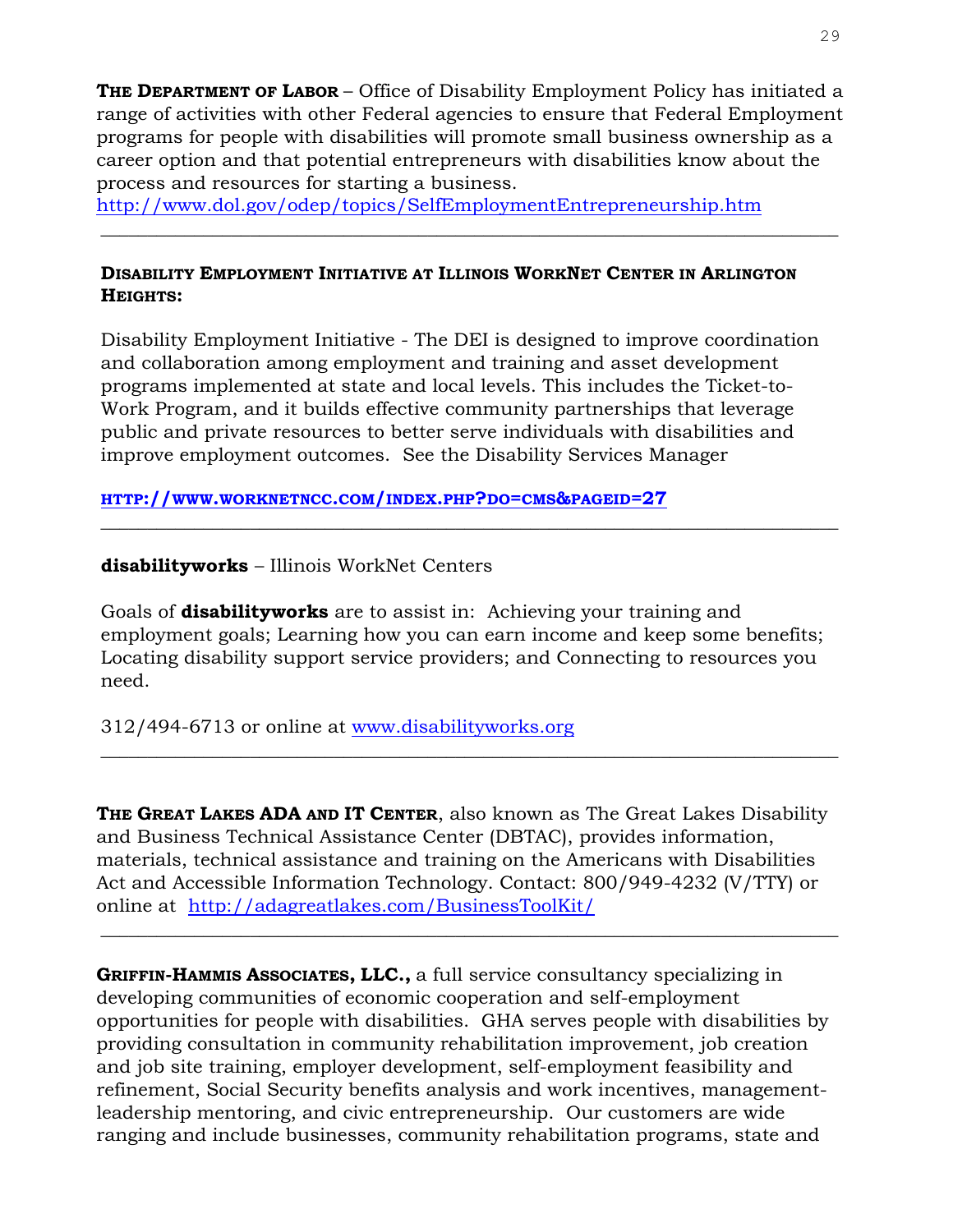local governments, universities, individuals, and others from the public and private sectors. [www.griffinhammis.com](http://www.griffinhammis.com/) .

**HEALTH & DISABILITY ADVOCATES** provides assistance with SSDI/SSI issues related to work incentives and employment supports, and provides speakers on these issues: 312/223-9600 (TTY: 866/584-8750), 205 W. Monroe St., Suite 300, Chicago, IL. 60606, [www.hdadvocates.org](http://www.hdadvocates.org/)

\_\_\_\_\_\_\_\_\_\_\_\_\_\_\_\_\_\_\_\_\_\_\_\_\_\_\_\_\_\_\_\_\_\_\_\_\_\_\_\_\_\_\_\_\_\_\_\_\_\_\_\_\_\_\_\_\_\_\_\_\_\_\_\_\_\_\_\_\_\_\_\_\_\_\_\_\_\_\_

 $\_$  , and the set of the set of the set of the set of the set of the set of the set of the set of the set of the set of the set of the set of the set of the set of the set of the set of the set of the set of the set of th

 $\_$  , and the set of the set of the set of the set of the set of the set of the set of the set of the set of the set of the set of the set of the set of the set of the set of the set of the set of the set of the set of th

\_\_\_\_\_\_\_\_\_\_\_\_\_\_\_\_\_\_\_\_\_\_\_\_\_\_\_\_\_\_\_\_\_\_\_\_\_\_\_\_\_\_\_\_\_\_\_\_\_\_\_\_\_\_\_\_\_\_\_\_\_\_\_\_\_\_\_\_\_\_\_\_\_\_\_\_\_\_\_

**ILLINOIS ASSISTIVE TECHNOLOGY PROGRAM** – ILoan Program – 800/852-5110 (V/TTY). [www.iltech.org](http://www.iltech.org/)

**ILLINOIS DEPARTMENT OF HEALTHCARE AND FAMILY SERVICES** (Health Benefits for Workers with Disabilities) – 800/226-0768 (TTY: 866-675-8440) [www.hbwdillinois.com](http://www.hbwdillinois.com/)

**ILLINOIS DEPARTMENT OF HEALTHCARE AND FAMILY SERVICES** (Medicaid) – Contact your local Community and Family Resource Center or call 800/843-6154 (TTY: 800/447-6404 <http://www2.illinois.gov/hfs/Pages/default.aspx>

\_\_\_\_\_\_\_\_\_\_\_\_\_\_\_\_\_\_\_\_\_\_\_\_\_\_\_\_\_\_\_\_\_\_\_\_\_\_\_\_\_\_\_\_\_\_\_\_\_\_\_\_\_\_\_\_\_\_\_\_\_\_\_\_\_\_\_\_\_\_\_\_\_\_\_\_\_\_\_

**ILLINOIS DEPARTMENT OF HUMAN SERVICES** (Helpline) - Division of Mental Health, Division of Developmental Disabilities, Division of Alcohol and Substance Abuse, Division of Rehabilitation Services (Business Enterprise Program) – Contact the local office or call 800/843-6154 (TTY: 800/447-6404). [www.dhs.state.il.us.](http://www.dhs.state.il.us/)

 $\_$  , and the set of the set of the set of the set of the set of the set of the set of the set of the set of the set of the set of the set of the set of the set of the set of the set of the set of the set of the set of th

 $\_$  , and the set of the set of the set of the set of the set of the set of the set of the set of the set of the set of the set of the set of the set of the set of the set of the set of the set of the set of the set of th

**ILLINOIS ENTREPRENEURSHIP NETWORK BUSINESS INFORMATION CENTER**– [www.ilsbdc.biz](http://www.ilsbdc.biz/) or call 800/252-2933 (TTY: 800/785-6055)

#### **ILLINOIS SMALL BUSINESS DEVELOPMENT CENTER (SBDC) AT THE DUMAN ENTREPRENEURSHIP CENTER**

The Duman Center knows that by helping small businesses launch, expand and improve their profitability, we're also helping them create jobs in the Chicago area. And that helps everyone. That's why we offer support and educational training programs for all entrepreneurs, including veterans, ex-offenders and even home-based businesses.

Jewish Vocational Services, 216 West Jackson Blvd., Suite 700, Chicago For additional information or to schedule an appointment, please call (312) 673-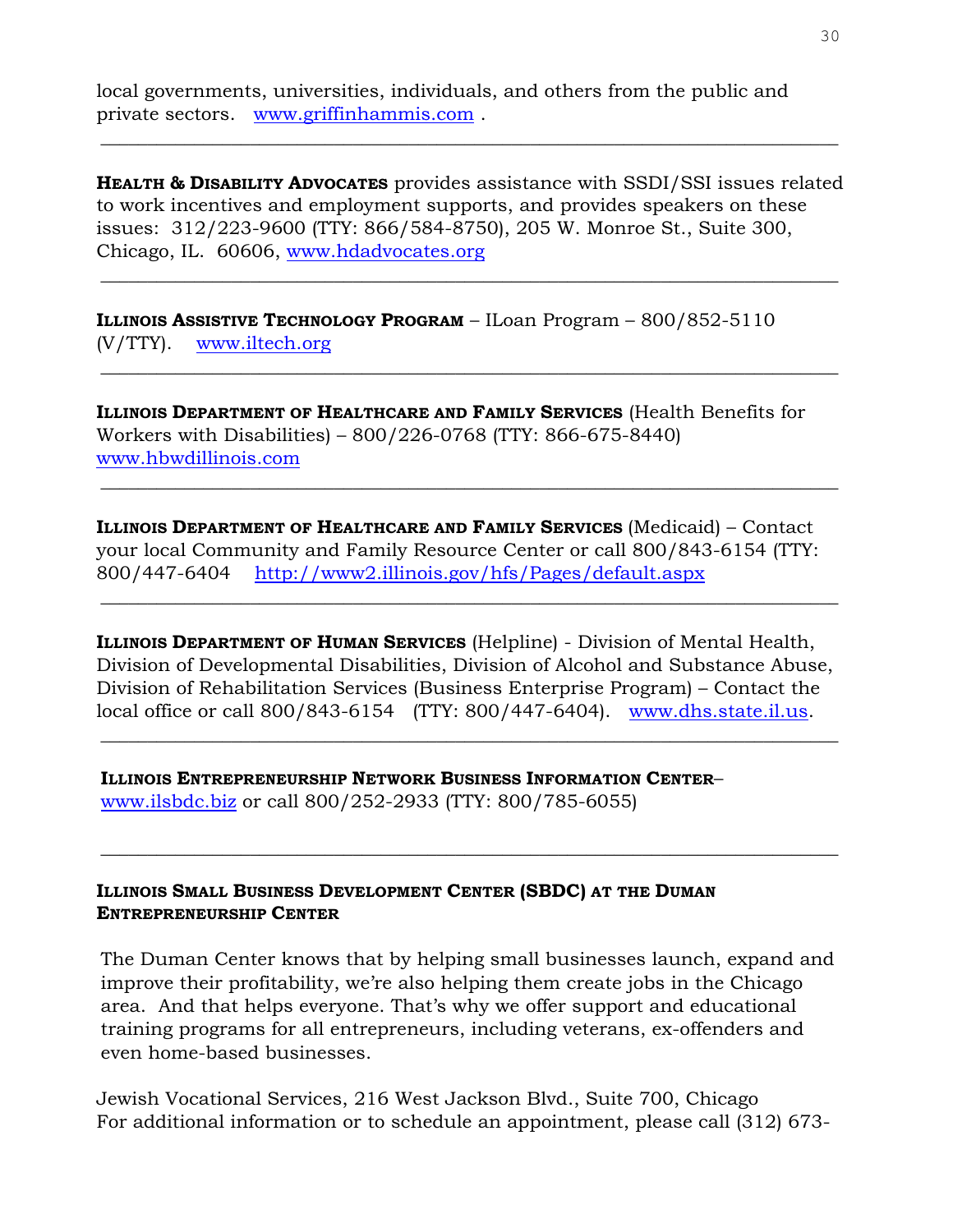#### **INTERNAL REVENUE SERVICE** website offers a tax guide for small businesses. [www.irs.gov/businesses/small](http://www.irs.gov/businesses/small)

#### **K-FUND MICROLOAN INITIATIVE**

The K-Fund design streamlines the loan process, requires no collateral, no bank loan committee review, and is extremely low risk. The start-up phase of the K-Fund is restricted to individuals served by organizations affiliated with CSC and its parent organization, Griffin-Hammis Associates (GHA), both of which have assisted hundreds of individuals in starting their own microenterprises. Tax-deductible donations to the K-Fund can be made at

\_\_\_\_\_\_\_\_\_\_\_\_\_\_\_\_\_\_\_\_\_\_\_\_\_\_\_\_\_\_\_\_\_\_\_\_\_\_\_\_\_\_\_\_\_\_\_\_\_\_\_\_\_\_\_\_\_\_\_\_\_\_\_\_\_\_\_\_\_\_\_\_\_\_\_\_\_\_\_

\_\_\_\_\_\_\_\_\_\_\_\_\_\_\_\_\_\_\_\_\_\_\_\_\_\_\_\_\_\_\_\_\_\_\_\_\_\_\_\_\_\_\_\_\_\_\_\_\_\_\_\_\_\_\_\_\_\_\_\_\_\_\_\_\_\_\_\_\_\_\_\_\_\_\_\_\_\_\_

http://www.centerforsocialcapital.org/

Please visit the Griffin-Hammis Associates Facebook page for program announcements, and for examples of inventive employment visit:<http://www.youtube.com/watch?v=ifrS3YqCjOY>

**\_\_\_\_\_\_\_\_\_\_\_\_\_\_\_\_\_\_\_\_\_\_\_\_\_\_\_\_\_\_\_\_\_\_\_\_\_\_\_\_\_\_\_\_\_\_\_\_\_\_\_\_\_\_\_\_\_\_\_\_\_\_\_\_\_\_\_\_\_\_\_\_\_\_\_\_\_\_\_**

#### **LEGAL RESOURCES:**

- **EQUIP FOR EQUALITY, INC.** (disability-related legal issues) 800/537- 2632 (TTY 800/610-2779).
- **LEGAL ASSISTANCE FOUNDATION OF CHICAGO** (civil legal issues) 312/341- 1070 (TTY: 312/431-1206).

**PROTECTION AND ADVOCACY FOR BENEFICIARIES OF SOCIAL SECURITY:** For SSI/SSDI Beneficiaries with employment and ticket to work related issues)

\_\_\_\_\_\_\_\_\_\_\_\_\_\_\_\_\_\_\_\_\_\_\_\_\_\_\_\_\_\_\_\_\_\_\_\_\_\_\_\_\_\_\_\_\_\_\_\_\_\_\_\_\_\_\_\_\_\_\_\_\_\_\_\_\_\_\_\_\_\_\_\_\_\_\_\_\_\_\_

 **EQUIP FOR EQUALITY, INC.** at 800/537-2632 (TTY: 800/610-2779). \_\_\_\_\_\_\_\_\_\_\_\_\_\_\_\_\_\_\_\_\_\_\_\_\_\_\_\_\_\_\_\_\_\_\_\_\_\_\_\_\_\_\_\_\_\_\_\_\_\_\_\_\_\_\_\_\_\_\_\_\_\_\_\_\_\_\_\_\_\_\_\_\_\_\_\_\_\_\_

**RURAL INSTITUTE OF MONTANA** website regarding the use of PASS plans for the development of self-employment opportunities, [http://www.ruralinstitute.umt.edu/transition/Self\\_employment.asp.](http://www.ruralinstitute.umt.edu/transition/Self_employment.asp)

**SCORE** – SCORE volunteers are professionals with time-tested knowledge and expertise in more than 600 specialty areas. <http://www.score.org/findscore/>

\_\_\_\_\_\_\_\_\_\_\_\_\_\_\_\_\_\_\_\_\_\_\_\_\_\_\_\_\_\_\_\_\_\_\_\_\_\_\_\_\_\_\_\_\_\_\_\_\_\_\_\_\_\_\_\_\_\_\_\_\_\_\_\_\_\_\_\_\_\_\_\_\_\_\_\_\_\_\_

**SELF EMPLOYMENT RESOURCE NETWORK (SERN)** – Monthly meetings take place, by phone, on the first Friday of each month from 9 to 10:00 am, call-in #888 494- 4032; Pass code 3716289398 #. Agenda topics include: Statewide Initiatives and

 $\_$  , and the set of the set of the set of the set of the set of the set of the set of the set of the set of the set of the set of the set of the set of the set of the set of the set of the set of the set of the set of th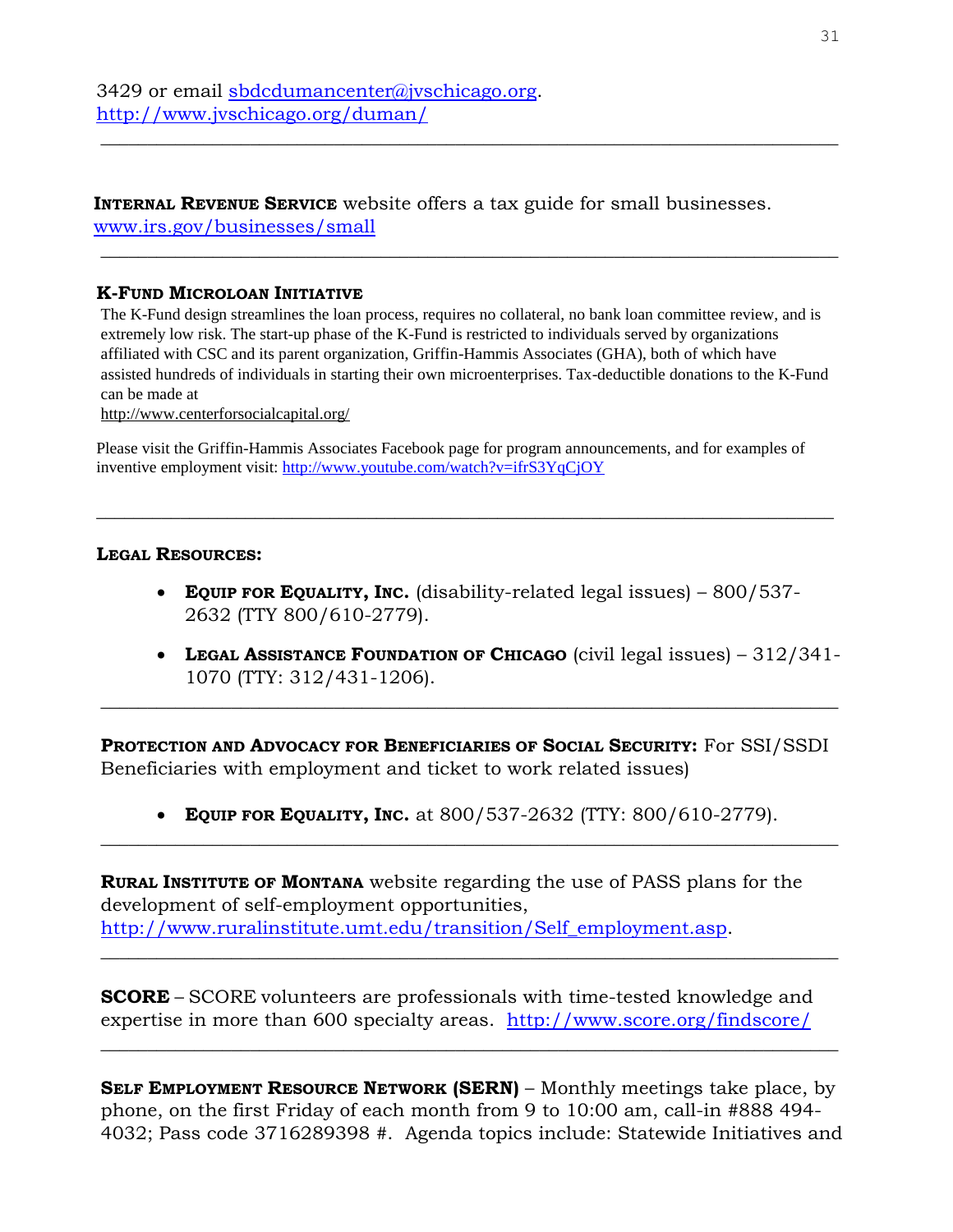features self-employed business people with disabilities or their supports. [www.sernonline.net](http://www.sernonline.net/)

**SMALL BUSINESS DEVELOPMENT CENTERS: ILLINOIS NETWORK OF SMALL BUSINESS DEVELOPMENT CENTERS,** [www.ilsbdc.biz,](http://www.ilsbdc.biz/) or call the Illinois Entrepreneurship Network – 800/252-2923 **SMALL BUSINESS ADMINISTRATION (SBA) – [www.sba.gov.](http://www.sba.gov/)** 

\_\_\_\_\_\_\_\_\_\_\_\_\_\_\_\_\_\_\_\_\_\_\_\_\_\_\_\_\_\_\_\_\_\_\_\_\_\_\_\_\_\_\_\_\_\_\_\_\_\_\_\_\_\_\_\_\_\_\_\_\_\_\_\_\_\_\_\_\_\_\_\_\_\_\_\_\_\_\_

**THE ILLINOIS SBA OFFICES:** The Illinois Offices are responsible for the delivery of SBA's many programs and services to 102 [counties](http://www.sba.gov/il/IL_COUNTIESSERVED.html) in Illinois. Offices are located in Chicago and Springfield:

**ILLINOIS DISTRICT OFFICE:** 500 W. Madison Street, Suite 1250, Chicago, IL 60651 Phone 312/353-4528, Fax 312/886-5688

**SPRINGFIELD BRANCH OFFICE:** 3330 Ginger Creek Road, Suite B, Springfield, Ilinois 62711, Phone 217/793-5020, Fax: 217/793-5025  $\mathcal{L}_\mathcal{L} = \mathcal{L}_\mathcal{L} = \mathcal{L}_\mathcal{L} = \mathcal{L}_\mathcal{L} = \mathcal{L}_\mathcal{L} = \mathcal{L}_\mathcal{L} = \mathcal{L}_\mathcal{L} = \mathcal{L}_\mathcal{L} = \mathcal{L}_\mathcal{L} = \mathcal{L}_\mathcal{L} = \mathcal{L}_\mathcal{L} = \mathcal{L}_\mathcal{L} = \mathcal{L}_\mathcal{L} = \mathcal{L}_\mathcal{L} = \mathcal{L}_\mathcal{L} = \mathcal{L}_\mathcal{L} = \mathcal{L}_\mathcal{L}$ 

**SMALL BUSINESS SELF-EMPLOYMENT SERVICE (SBSES)** – [www.jan.wvu.edu.](http://www.jan.wvu.edu/) This service provides information on a variety of other technical assistance resources for writing business plans, financing, and other issues specific to developing small businesses.

**SOCIAL SECURITY ADMINISTRATION** – Contact your local office or call 800/772-1213 (TTY: 800/325-0778). [www.socialsecurity.gov](http://www.socialsecurity.gov/)

\_\_\_\_\_\_\_\_\_\_\_\_\_\_\_\_\_\_\_\_\_\_\_\_\_\_\_\_\_\_\_\_\_\_\_\_\_\_\_\_\_\_\_\_\_\_\_\_\_\_\_\_\_\_\_\_\_\_\_\_\_\_\_\_\_\_\_\_\_\_\_\_\_\_\_\_\_\_\_

\_\_\_\_\_\_\_\_\_\_\_\_\_\_\_\_\_\_\_\_\_\_\_\_\_\_\_\_\_\_\_\_\_\_\_\_\_\_\_\_\_\_\_\_\_\_\_\_\_\_\_\_\_\_\_\_\_\_\_\_\_\_\_\_\_\_\_\_\_\_\_\_\_\_\_\_\_\_\_

**START-UP USA** – Self-Employment Technical Assistance, Resources and Training funded by a cooperative agreement from the U.S. Department of Labor, Office of Disability Employment Policy

HTTP://WWW.[START](http://www.start-up-usa.biz/)-UP-USA.BIZ/

#### **UNIVERSITY OF ILLINOIS EXTENSION**

INITIATIVE FOR THE DEVELOPMENT OF ENTREPRENEURSHIP IN AGRICULTURE HTTP://WEB.[EXTENSION](http://web.extension.illinois.edu/iidea/business.htm).ILLINOIS.EDU/IIDEA/BUSINESS.HTM

Going SOLO is a complete package for guiding aspiring entrepreneurs into the world of business ownership. The materials have been developed for both youth and adult entrepreneurial training programs and is the result of feedback from experienced instructors. The flexible and adaptable design can be customized for virtually any setting or audience, including:

> Quad Cities Extension Center, 4550 Kennedy Drive, Suite 2, East Moline 309/792-2500